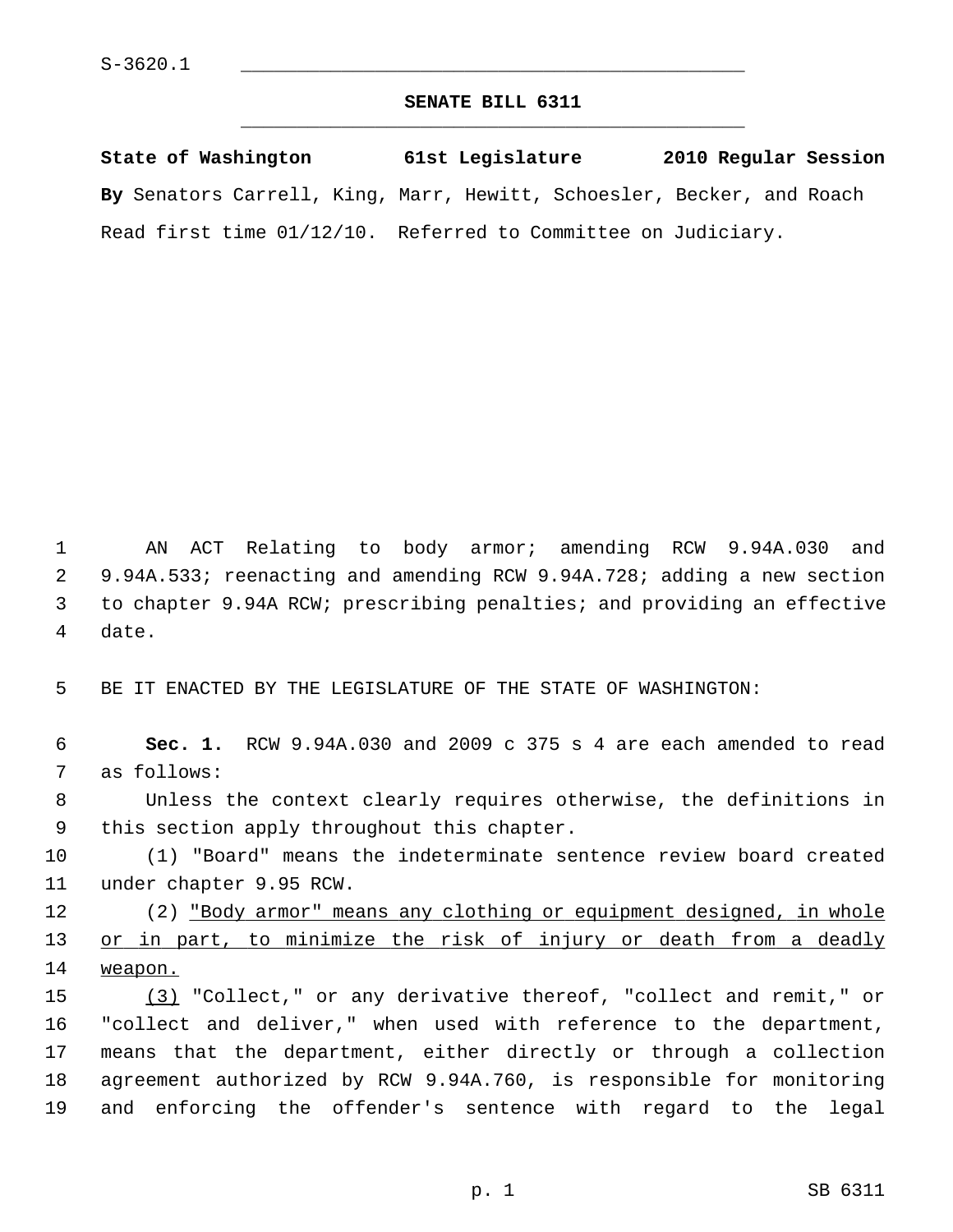1 financial obligation, receiving payment thereof from the offender, and, 2 consistent with current law, delivering daily the entire payment to the 3 superior court clerk without depositing it in a departmental account.

 $4$   $((+3))$   $(4)$  "Commission" means the sentencing guidelines 5 commission.

6  $((+4))$  (5) "Community corrections officer" means an employee of 7 the department who is responsible for carrying out specific duties in 8 supervision of sentenced offenders and monitoring of sentence 9 conditions.

10  $((+5))$  (6) "Community custody" means that portion of an offender's 11 sentence of confinement in lieu of earned release time or imposed as 12 part of a sentence under this chapter and served in the community 13 subject to controls placed on the offender's movement and activities by 14 the department.

15  $((+6))$  (7) "Community protection zone" means the area within eight 16 hundred eighty feet of the facilities and grounds of a public or 17 private school.

18  $((+7)$ ) (8) "Community restitution" means compulsory service, 19 without compensation, performed for the benefit of the community by the 20 offender.

21  $((\lbrace 8 \rbrace))$  (9) "Confinement" means total or partial confinement.

22  $((+9))$   $(10)$  "Conviction" means an adjudication of quilt pursuant 23 to Title 10 or 13 RCW and includes a verdict of guilty, a finding of 24 guilty, and acceptance of a plea of guilty.

 $25$  (( $(10)$ )) (11) "Crime-related prohibition" means an order of a court 26 prohibiting conduct that directly relates to the circumstances of the 27 crime for which the offender has been convicted, and shall not be 28 construed to mean orders directing an offender affirmatively to 29 participate in rehabilitative programs or to otherwise perform 30 affirmative conduct. However, affirmative acts necessary to monitor 31 compliance with the order of a court may be required by the department.

 $32$  (( $(11)$ )) (12) "Criminal history" means the list of a defendant's 33 prior convictions and juvenile adjudications, whether in this state, in 34 federal court, or elsewhere.

35 (a) The history shall include, where known, for each conviction (i) 36 whether the defendant has been placed on probation and the length and 37 terms thereof; and (ii) whether the defendant has been incarcerated and 38 the length of incarceration.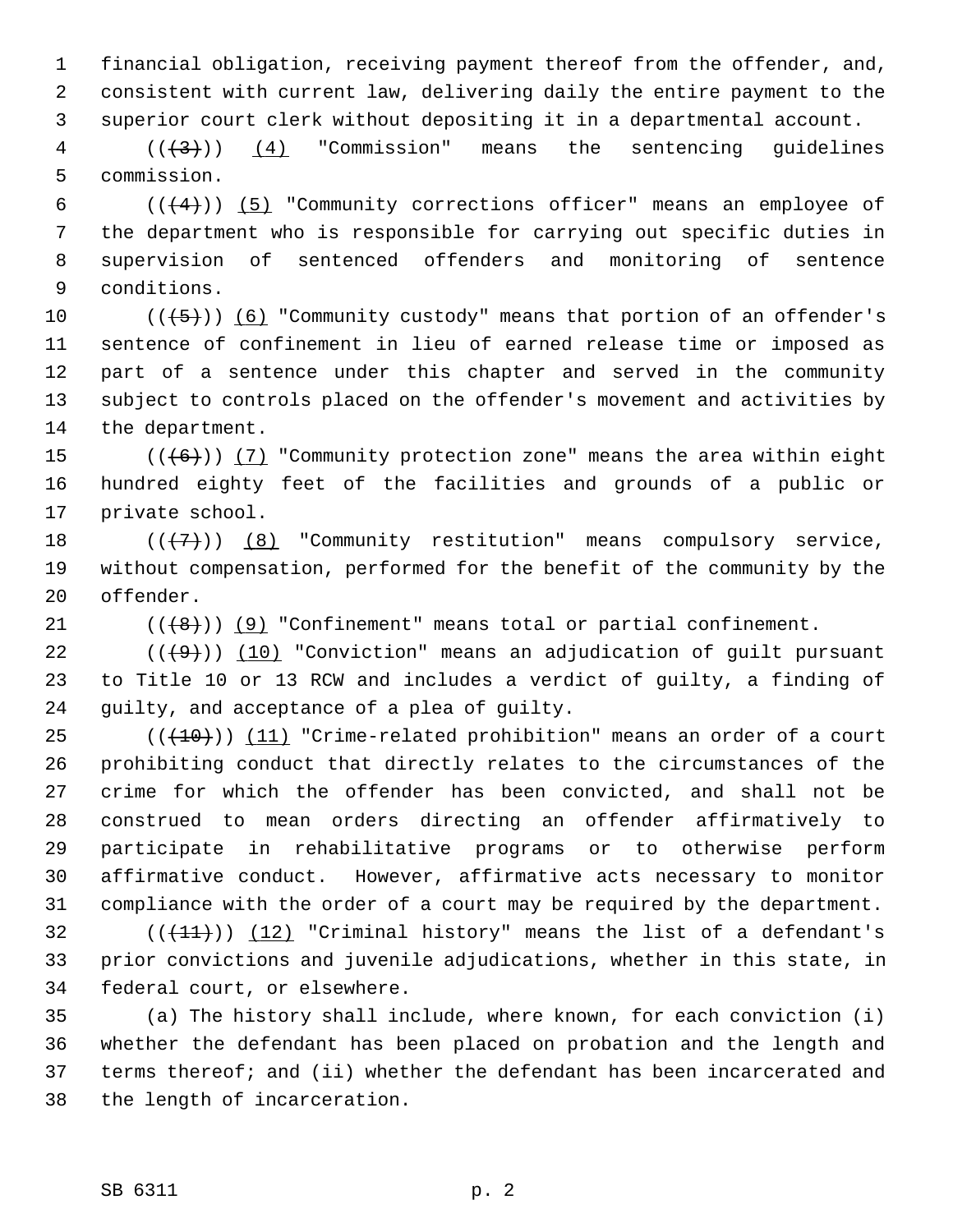1 (b) A conviction may be removed from a defendant's criminal history 2 only if it is vacated pursuant to RCW 9.96.060, 9.94A.640, 9.95.240, or 3 a similar out-of-state statute, or if the conviction has been vacated 4 pursuant to a governor's pardon.

 5 (c) The determination of a defendant's criminal history is distinct 6 from the determination of an offender score. A prior conviction that 7 was not included in an offender score calculated pursuant to a former 8 version of the sentencing reform act remains part of the defendant's 9 criminal history.

10  $((+12))$   $(13)$  "Criminal street gang" means any ongoing 11 organization, association, or group of three or more persons, whether 12 formal or informal, having a common name or common identifying sign or 13 symbol, having as one of its primary activities the commission of 14 criminal acts, and whose members or associates individually or 15 collectively engage in or have engaged in a pattern of criminal street 16 gang activity. This definition does not apply to employees engaged in 17 concerted activities for their mutual aid and protection, or to the 18 activities of labor and bona fide nonprofit organizations or their 19 members or agents.

20  $((+13))$  (14) "Criminal street gang associate or member" means any 21 person who actively participates in any criminal street gang and who 22 intentionally promotes, furthers, or assists in any criminal act by the 23 criminal street gang.

24  $((+14))$  (15) "Criminal street gang-related offense" means any 25 felony or misdemeanor offense, whether in this state or elsewhere, that 26 is committed for the benefit of, at the direction of, or in association 27 with any criminal street gang, or is committed with the intent to 28 promote, further, or assist in any criminal conduct by the gang, or is 29 committed for one or more of the following reasons:

30 (a) To gain admission, prestige, or promotion within the gang;

31 (b) To increase or maintain the gang's size, membership, prestige, 32 dominance, or control in any geographical area;

33 (c) To exact revenge or retribution for the gang or any member of 34 the gang;

35 (d) To obstruct justice, or intimidate or eliminate any witness 36 against the gang or any member of the gang;

37 (e) To directly or indirectly cause any benefit, aggrandizement,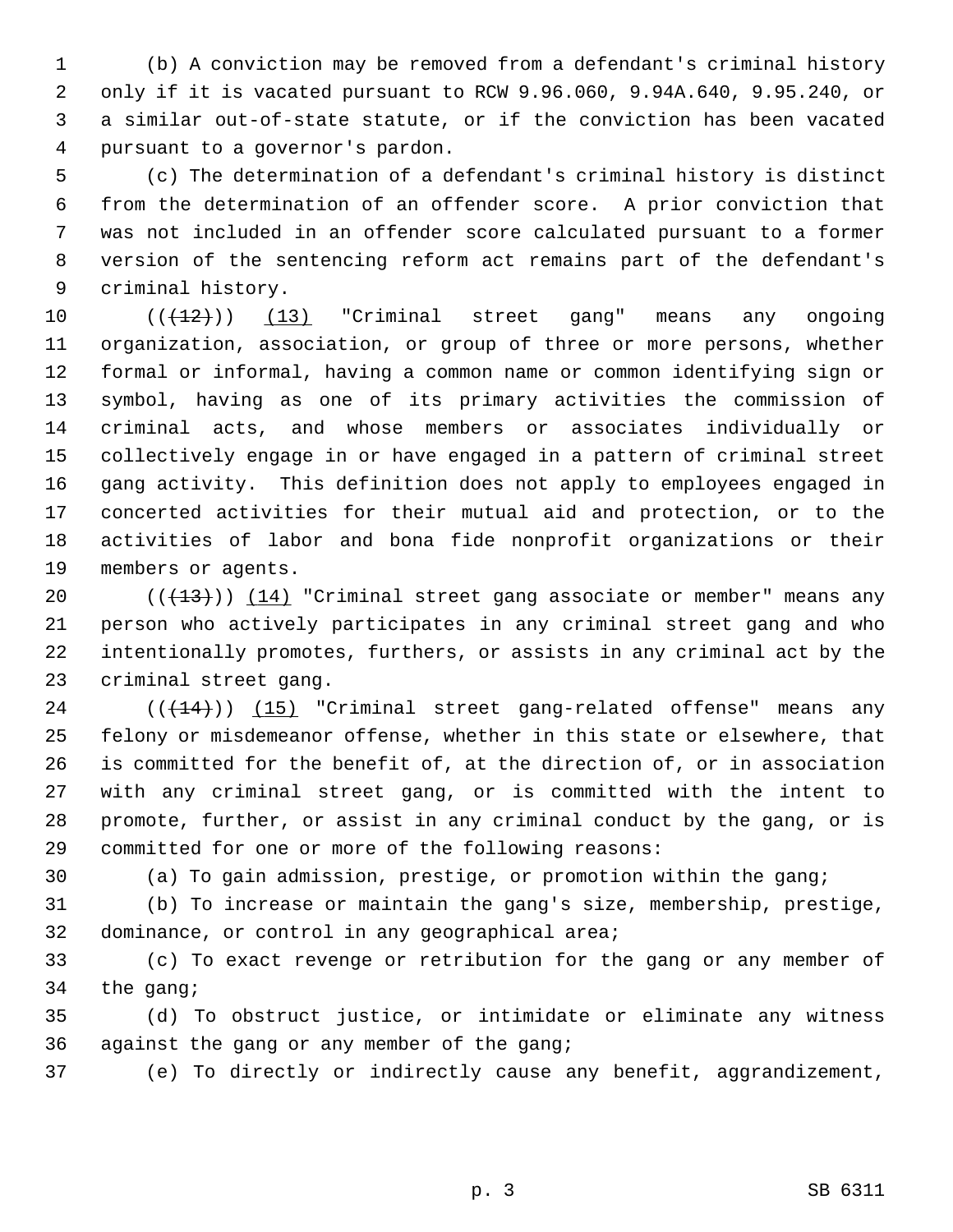1 gain, profit, or other advantage for the gang, its reputation, 2 influence, or membership; or

 3 (f) To provide the gang with any advantage in, or any control or 4 dominance over any criminal market sector, including, but not limited 5 to, manufacturing, delivering, or selling any controlled substance 6 (chapter 69.50 RCW); arson (chapter 9A.48 RCW); trafficking in stolen 7 property (chapter 9A.82 RCW); promoting prostitution (chapter 9A.88 8 RCW); human trafficking (RCW 9A.40.100); or promoting pornography 9 (chapter 9.68 RCW).

10  $((+15))$   $(16)$  "Day fine" means a fine imposed by the sentencing 11 court that equals the difference between the offender's net daily 12 income and the reasonable obligations that the offender has for the 13 support of the offender and any dependents.

 $14$  ( $(\overline{+16})$ ) (17) "Day reporting" means a program of enhanced 15 supervision designed to monitor the offender's daily activities and 16 compliance with sentence conditions, and in which the offender is 17 required to report daily to a specific location designated by the 18 department or the sentencing court.

19  $((+17))$  (18) "Department" means the department of corrections.

20  $((+18))$  (19) "Determinate sentence" means a sentence that states 21 with exactitude the number of actual years, months, or days of total 22 confinement, of partial confinement, of community custody, the number 23 of actual hours or days of community restitution work, or dollars or 24 terms of a legal financial obligation. The fact that an offender 25 through earned release can reduce the actual period of confinement 26 shall not affect the classification of the sentence as a determinate 27 sentence.

28  $((+19))$  (20) "Disposable earnings" means that part of the earnings 29 of an offender remaining after the deduction from those earnings of any 30 amount required by law to be withheld. For the purposes of this 31 definition, "earnings" means compensation paid or payable for personal 32 services, whether denominated as wages, salary, commission, bonuses, or 33 otherwise, and, notwithstanding any other provision of law making the 34 payments exempt from garnishment, attachment, or other process to 35 satisfy a court-ordered legal financial obligation, specifically 36 includes periodic payments pursuant to pension or retirement programs, 37 or insurance policies of any type, but does not include payments made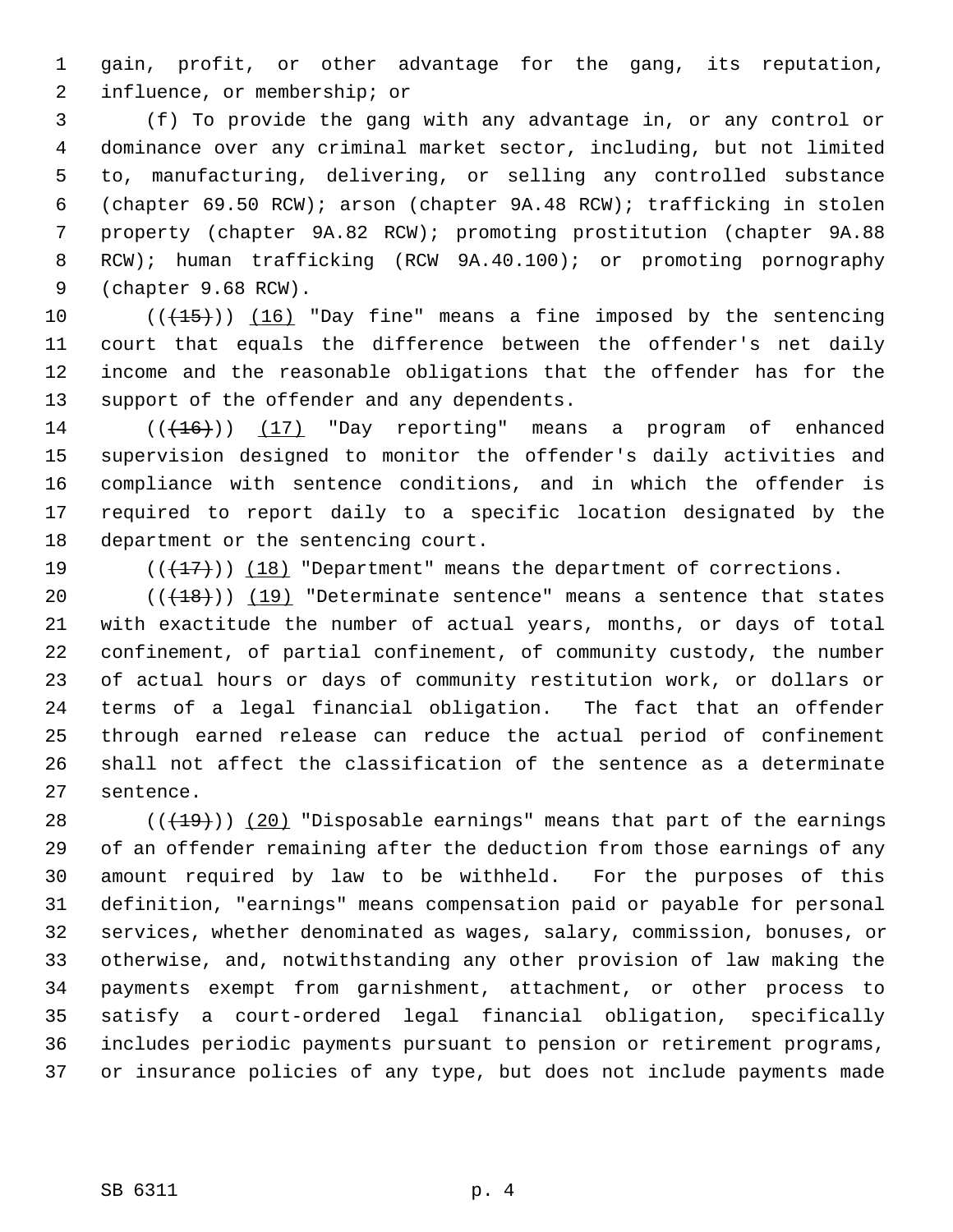1 under Title 50 RCW, except as provided in RCW 50.40.020 and 50.40.050, 2 or Title 74 RCW.

 $($   $($  $($  $($  $($  $20)$  $)$   $($   $($  $21)$  "Drug offender sentencing alternative" is a 4 sentencing option available to persons convicted of a felony offense 5 other than a violent offense or a sex offense and who are eligible for 6 the option under RCW 9.94A.660.

7  $((+21))$   $(22)$  "Drug offense" means:

 8 (a) Any felony violation of chapter 69.50 RCW except possession of 9 a controlled substance (RCW 69.50.4013) or forged prescription for a 10 controlled substance (RCW 69.50.403);

11 (b) Any offense defined as a felony under federal law that relates 12 to the possession, manufacture, distribution, or transportation of a 13 controlled substance; or

14 (c) Any out-of-state conviction for an offense that under the laws 15 of this state would be a felony classified as a drug offense under (a) 16 of this subsection.

17  $((+22))$   $(23)$  "Earned release" means earned release from 18 confinement as provided in RCW 9.94A.728.

19  $((+23))$   $(24)$  "Escape" means:

20 (a) Sexually violent predator escape (RCW 9A.76.115), escape in the 21 first degree (RCW 9A.76.110), escape in the second degree (RCW 22 9A.76.120), willful failure to return from furlough (RCW 72.66.060), 23 willful failure to return from work release (RCW 72.65.070), or willful 24 failure to be available for supervision by the department while in 25 community custody (RCW 72.09.310); or

26 (b) Any federal or out-of-state conviction for an offense that 27 under the laws of this state would be a felony classified as an escape 28 under (a) of this subsection.

29  $((+24))$  (25) "Felony traffic offense" means:

30 (a) Vehicular homicide (RCW 46.61.520), vehicular assault (RCW 31 46.61.522), eluding a police officer (RCW 46.61.024), felony hit-and-32 run injury-accident (RCW 46.52.020(4)), felony driving while under the 33 influence of intoxicating liquor or any drug (RCW 46.61.502(6)), or 34 felony physical control of a vehicle while under the influence of 35 intoxicating liquor or any drug (RCW 46.61.504(6)); or

36 (b) Any federal or out-of-state conviction for an offense that 37 under the laws of this state would be a felony classified as a felony 38 traffic offense under (a) of this subsection.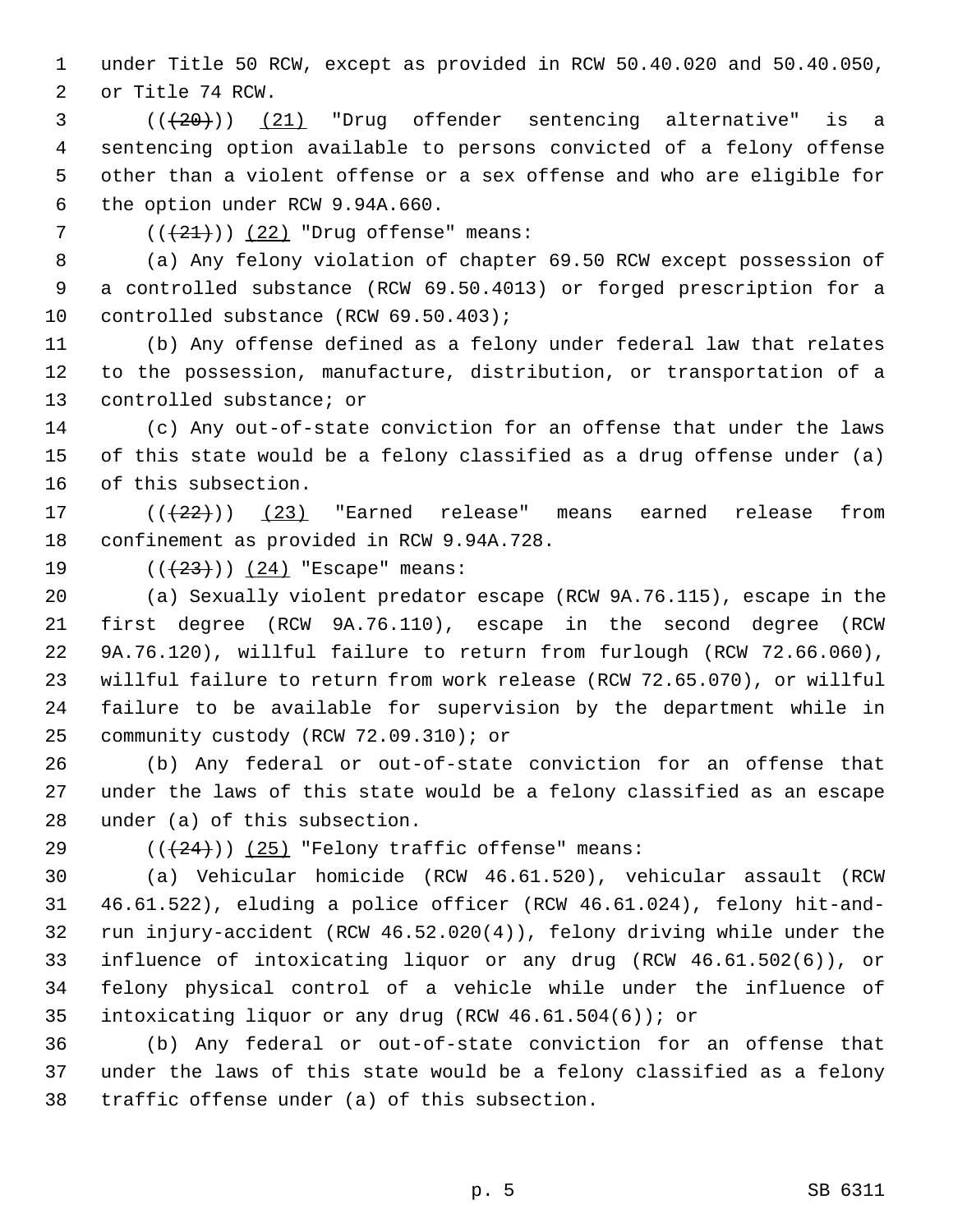1  $((+25))$  (26) "Fine" means a specific sum of money ordered by the 2 sentencing court to be paid by the offender to the court over a 3 specific period of time.

 $4$  ( $(\frac{126}{12})$   $(27)$  "First-time offender" means any person who has no 5 prior convictions for a felony and is eligible for the first-time 6 offender waiver under RCW 9.94A.650.

 $7$  ( $(\frac{27}{1})$ ) (28) "Home detention" means a program of partial 8 confinement available to offenders wherein the offender is confined in 9 a private residence subject to electronic surveillance.

10  $((+28))$   $(29)$  "Legal financial obligation" means a sum of money 11 that is ordered by a superior court of the state of Washington for 12 legal financial obligations which may include restitution to the 13 victim, statutorily imposed crime victims' compensation fees as 14 assessed pursuant to RCW 7.68.035, court costs, county or interlocal 15 drug funds, court-appointed attorneys' fees, and costs of defense, 16 fines, and any other financial obligation that is assessed to the 17 offender as a result of a felony conviction. Upon conviction for 18 vehicular assault while under the influence of intoxicating liquor or 19 any drug, RCW 46.61.522(1)(b), or vehicular homicide while under the 20 influence of intoxicating liquor or any drug, RCW 46.61.520(1)(a), 21 legal financial obligations may also include payment to a public agency 22 of the expense of an emergency response to the incident resulting in 23 the conviction, subject to RCW 38.52.430.

 $24$  ( $(\frac{29}{1})$ ) (30) "Most serious offense" means any of the following 25 felonies or a felony attempt to commit any of the following felonies:

26 (a) Any felony defined under any law as a class A felony or 27 criminal solicitation of or criminal conspiracy to commit a class A 28 felony;

- 29 (b) Assault in the second degree; 30 (c) Assault of a child in the second degree; 31 (d) Child molestation in the second degree; 32 (e) Controlled substance homicide;
	- 33 (f) Extortion in the first degree;
	- 34 (g) Incest when committed against a child under age fourteen;
	- 35 (h) Indecent liberties;
	- 36 (i) Kidnapping in the second degree;
	- 37 (j) Leading organized crime;
	- 38 (k) Manslaughter in the first degree;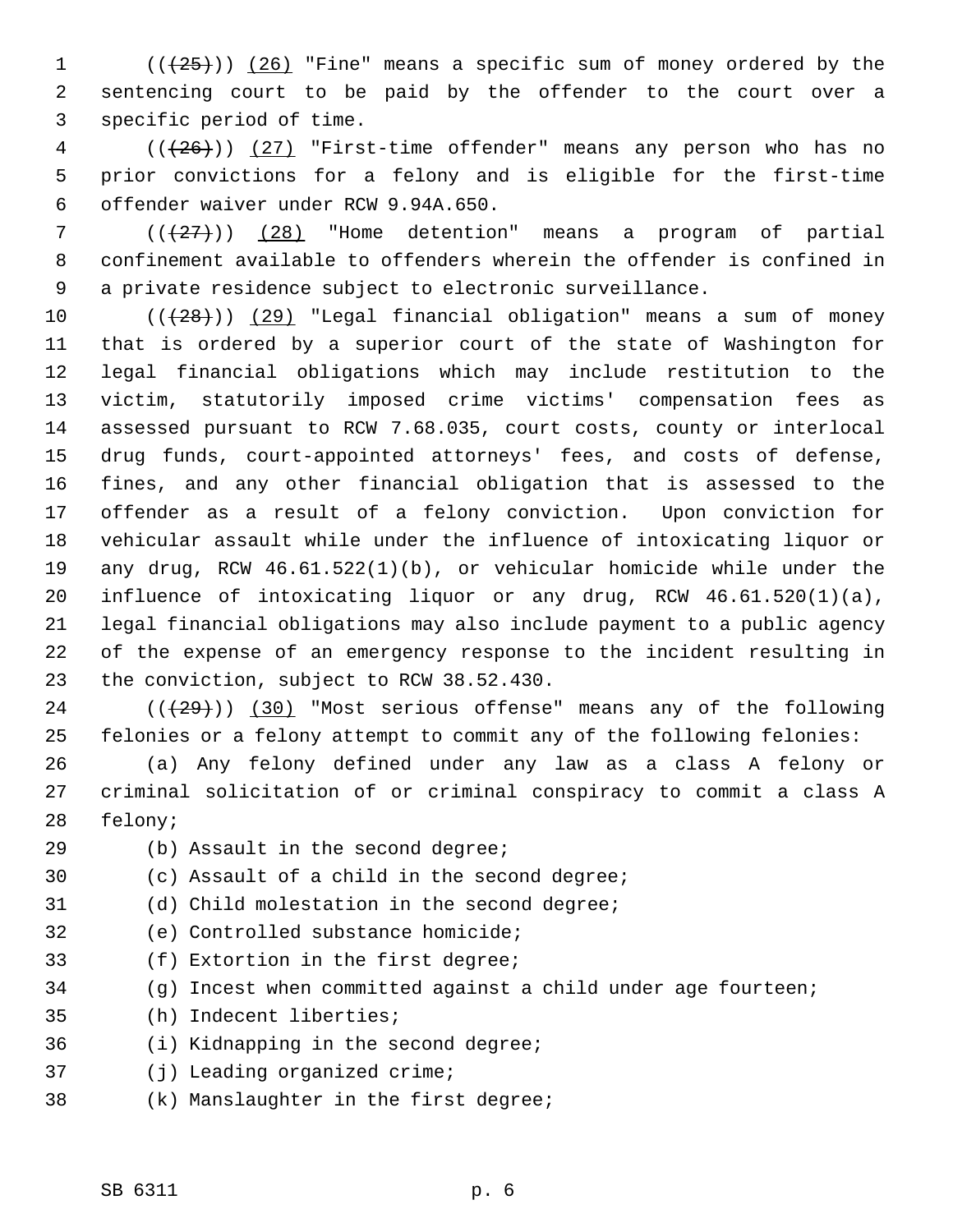- 1 (l) Manslaughter in the second degree;
- 2 (m) Promoting prostitution in the first degree;
- 3 (n) Rape in the third degree;
- 4 (o) Robbery in the second degree;

5 (p) Sexual exploitation;

 6 (q) Vehicular assault, when caused by the operation or driving of 7 a vehicle by a person while under the influence of intoxicating liquor 8 or any drug or by the operation or driving of a vehicle in a reckless 9 manner;

10 (r) Vehicular homicide, when proximately caused by the driving of 11 any vehicle by any person while under the influence of intoxicating 12 liquor or any drug as defined by RCW 46.61.502, or by the operation of 13 any vehicle in a reckless manner;

14 (s) Any other class B felony offense with a finding of sexual 15 motivation;

16 (t) Any other felony with a deadly weapon verdict under RCW 17 9.94A.825;

18 (u) Any felony offense in effect at any time prior to December 2, 19 1993, that is comparable to a most serious offense under this 20 subsection, or any federal or out-of-state conviction for an offense 21 that under the laws of this state would be a felony classified as a 22 most serious offense under this subsection;

23 (v)(i) A prior conviction for indecent liberties under RCW 24 9A.88.100(1) (a), (b), and (c), chapter 260, Laws of 1975 1st ex. sess. 25 as it existed until July 1, 1979, RCW 9A.44.100(1) (a), (b), and (c) as 26 it existed from July 1, 1979, until June 11, 1986, and RCW 9A.44.100(1) 27 (a), (b), and (d) as it existed from June 11, 1986, until July 1, 1988;

28 (ii) A prior conviction for indecent liberties under RCW 29 9A.44.100(1)(c) as it existed from June 11, 1986, until July 1, 1988, 30 if: (A) The crime was committed against a child under the age of 31 fourteen; or (B) the relationship between the victim and perpetrator is 32 included in the definition of indecent liberties under RCW 33 9A.44.100(1)(c) as it existed from July 1, 1988, through July 27, 1997, 34 or RCW 9A.44.100(1) (d) or (e) as it existed from July 25, 1993, 35 through July 27, 1997;

36 (w) Any out-of-state conviction for a felony offense with a finding 37 of sexual motivation if the minimum sentence imposed was ten years or 38 more; provided that the out-of-state felony offense must be comparable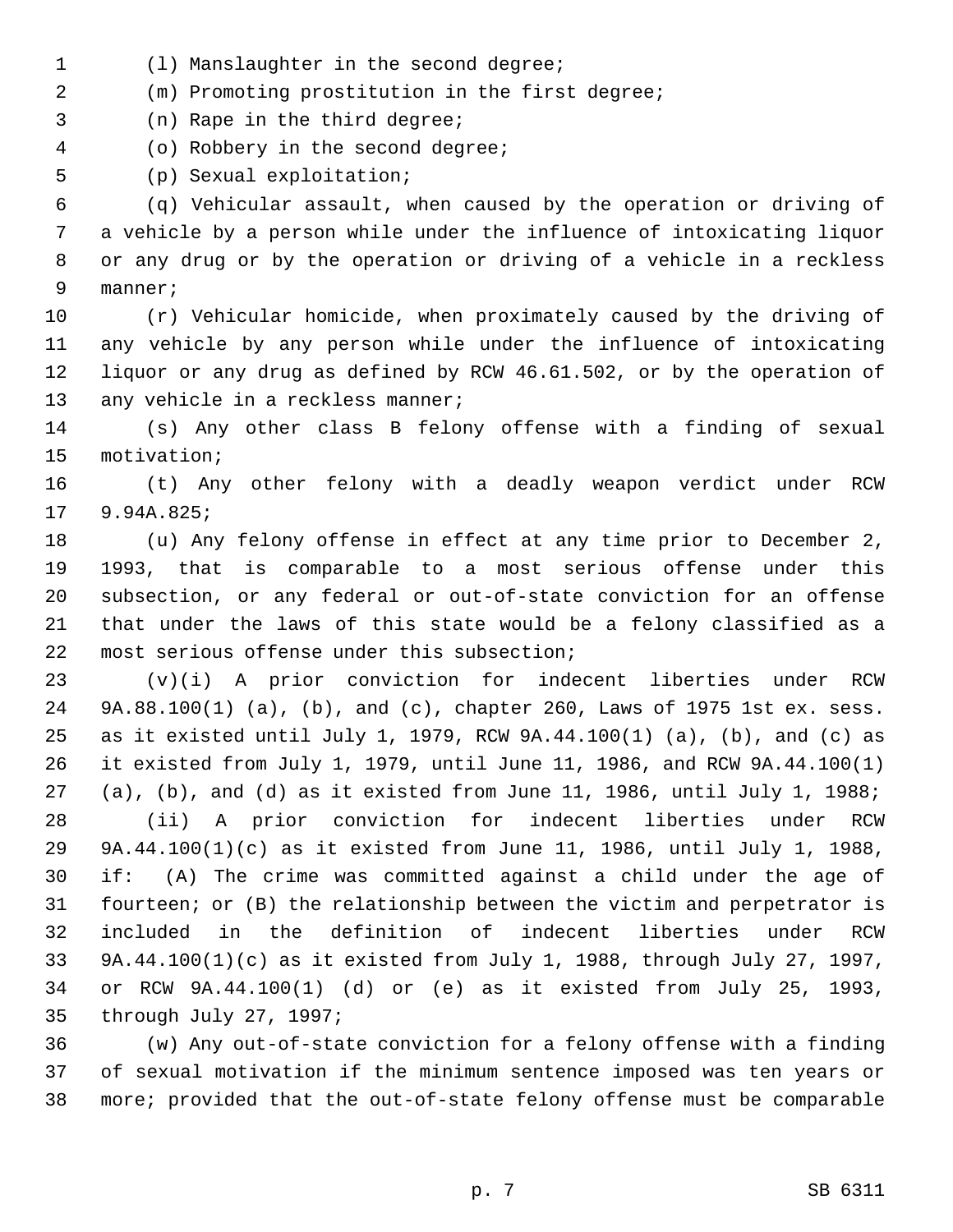1 to a felony offense under Title 9 or 9A RCW and the out-of-state 2 definition of sexual motivation must be comparable to the definition of 3 sexual motivation contained in this section.

 4 (((30))) (31) "Nonviolent offense" means an offense which is not a 5 violent offense.

6  $((+31))$   $(32)$  "Offender" means a person who has committed a felony 7 established by state law and is eighteen years of age or older or is 8 less than eighteen years of age but whose case is under superior court 9 jurisdiction under RCW 13.04.030 or has been transferred by the 10 appropriate juvenile court to a criminal court pursuant to RCW 11 13.40.110. In addition, for the purpose of community custody 12 requirements under this chapter, "offender" also means a misdemeanor or 13 gross misdemeanor probationer convicted of an offense included in RCW 14 9.94A.501(1) and ordered by a superior court to probation under the 15 supervision of the department pursuant to RCW 9.92.060, 9.95.204, or 16 9.95.210. Throughout this chapter, the terms "offender" and 17 "defendant" are used interchangeably.

18  $((+32))$  (33) "Partial confinement" means confinement for no more 19 than one year in a facility or institution operated or utilized under 20 contract by the state or any other unit of government, or, if home 21 detention or work crew has been ordered by the court, in an approved 22 residence, for a substantial portion of each day with the balance of 23 the day spent in the community. Partial confinement includes work 24 release, home detention, work crew, and a combination of work crew and 25 home detention.

26  $((+33))$   $(34)$  "Pattern of criminal street gang activity" means:

27 (a) The commission, attempt, conspiracy, or solicitation of, or any 28 prior juvenile adjudication of or adult conviction of, two or more of 29 the following criminal street gang-related offenses:

30 (i) Any "serious violent" felony offense as defined in this 31 section, excluding Homicide by Abuse (RCW 9A.32.055) and Assault of a 32 Child 1 (RCW 9A.36.120);

33 (ii) Any "violent" offense as defined by this section, excluding 34 Assault of a Child 2 (RCW 9A.36.130);

35 (iii) Deliver or Possession with Intent to Deliver a Controlled 36 Substance (chapter 69.50 RCW);

37 (iv) Any violation of the firearms and dangerous weapon act 38 (chapter 9.41 RCW);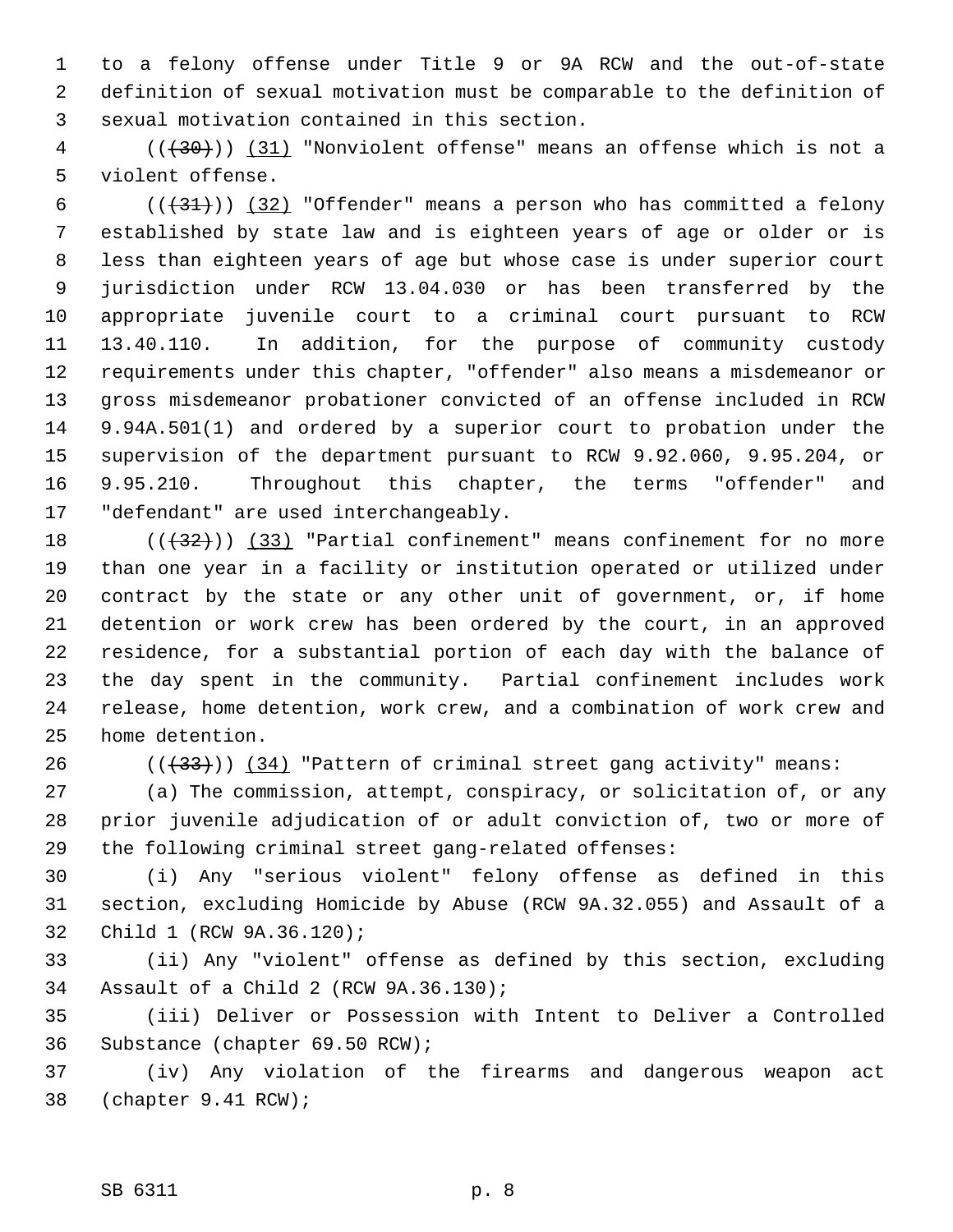```
 1 (v) Theft of a Firearm (RCW 9A.56.300);
 2 (vi) Possession of a Stolen Firearm (RCW 9A.56.310);
 3 (vii) Malicious Harassment (RCW 9A.36.080);
 4 (viii) Harassment where a subsequent violation or deadly threat is
 5 made (RCW 9A.46.020(2)(b));
 6 (ix) Criminal Gang Intimidation (RCW 9A.46.120);
 7 (x) Any felony conviction by a person eighteen years of age or
 8 older with a special finding of involving a juvenile in a felony
 9 offense under RCW 9.94A.833;
10 (xi) Residential Burglary (RCW 9A.52.025);
11 (xii) Burglary 2 (RCW 9A.52.030);
12 (xiii) Malicious Mischief 1 (RCW 9A.48.070);
13 (xiv) Malicious Mischief 2 (RCW 9A.48.080);
14 (xv) Theft of a Motor Vehicle (RCW 9A.56.065);
15 (xvi) Possession of a Stolen Motor Vehicle (RCW 9A.56.068);
16 (xvii) Taking a Motor Vehicle Without Permission 1 (RCW 9A.56.070);
17 (xviii) Taking a Motor Vehicle Without Permission 2 (RCW
18 9A.56.075);
19 (xix) Extortion 1 (RCW 9A.56.120);
20 (xx) Extortion 2 (RCW 9A.56.130);
21 (xxi) Intimidating a Witness (RCW 9A.72.110);
22 (xxii) Tampering with a Witness (RCW 9A.72.120);
23 (xxiii) Reckless Endangerment (RCW 9A.36.050);
24 (xxiv) Coercion (RCW 9A.36.070);
25 (xxv) Harassment (RCW 9A.46.020); or
26 (xxvi) Malicious Mischief 3 (RCW 9A.48.090);
27 (b) That at least one of the offenses listed in (a) of this
28 subsection shall have occurred after July 1, 2008;
29 (c) That the most recent committed offense listed in (a) of this
30 subsection occurred within three years of a prior offense listed in (a)
31 of this subsection; and
32 (d) Of the offenses that were committed in (a) of this subsection,
33 the offenses occurred on separate occasions or were committed by two or
34 more persons.
35 ((34)) (35) "Persistent offender" is an offender who:
36 (a)(i) Has been convicted in this state of any felony considered a
37 most serious offense; and
```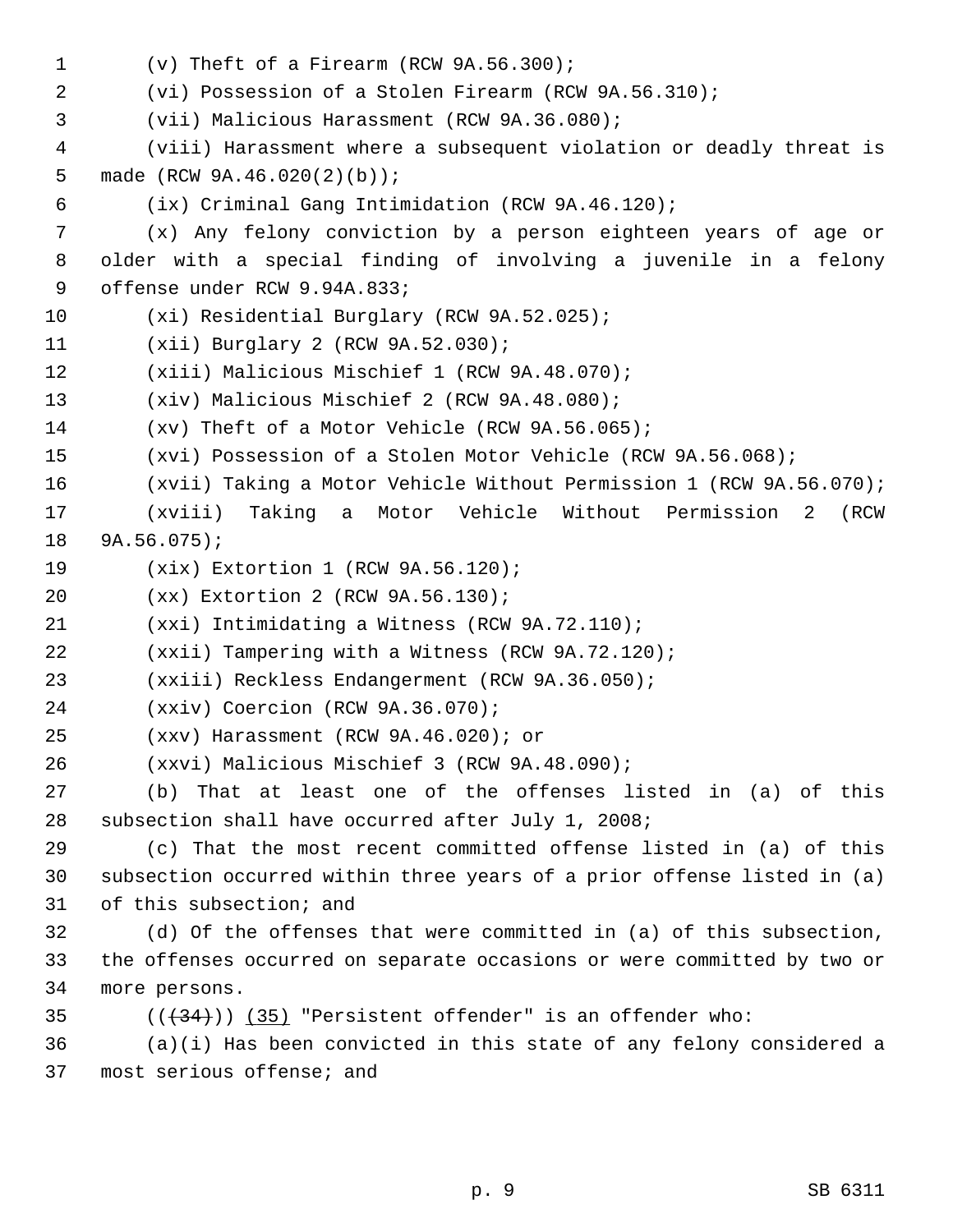1 (ii) Has, before the commission of the offense under (a) of this 2 subsection, been convicted as an offender on at least two separate 3 occasions, whether in this state or elsewhere, of felonies that under 4 the laws of this state would be considered most serious offenses and 5 would be included in the offender score under RCW 9.94A.525; provided 6 that of the two or more previous convictions, at least one conviction 7 must have occurred before the commission of any of the other most 8 serious offenses for which the offender was previously convicted; or

 9 (b)(i) Has been convicted of: (A) Rape in the first degree, rape 10 of a child in the first degree, child molestation in the first degree, 11 rape in the second degree, rape of a child in the second degree, or 12 indecent liberties by forcible compulsion; (B) any of the following 13 offenses with a finding of sexual motivation: Murder in the first 14 degree, murder in the second degree, homicide by abuse, kidnapping in 15 the first degree, kidnapping in the second degree, assault in the first 16 degree, assault in the second degree, assault of a child in the first 17 degree, assault of a child in the second degree, or burglary in the 18 first degree; or (C) an attempt to commit any crime listed in this 19 subsection  $((+34))$   $(35)(b)(i)$ ; and

20 (ii) Has, before the commission of the offense under (b)(i) of this 21 subsection, been convicted as an offender on at least one occasion, 22 whether in this state or elsewhere, of an offense listed in (b)(i) of 23 this subsection or any federal or out-of-state offense or offense under 24 prior Washington law that is comparable to the offenses listed in  $25$  (b)(i) of this subsection. A conviction for rape of a child in the 26 first degree constitutes a conviction under (b)(i) of this subsection 27 only when the offender was sixteen years of age or older when the 28 offender committed the offense. A conviction for rape of a child in 29 the second degree constitutes a conviction under (b)(i) of this 30 subsection only when the offender was eighteen years of age or older 31 when the offender committed the offense.

32  $((+35))$  (36) "Predatory" means: (a) The perpetrator of the crime 33 was a stranger to the victim, as defined in this section; (b) the 34 perpetrator established or promoted a relationship with the victim 35 prior to the offense and the victimization of the victim was a 36 significant reason the perpetrator established or promoted the 37 relationship; or (c) the perpetrator was: (i) A teacher, counselor, 38 volunteer, or other person in authority in any public or private school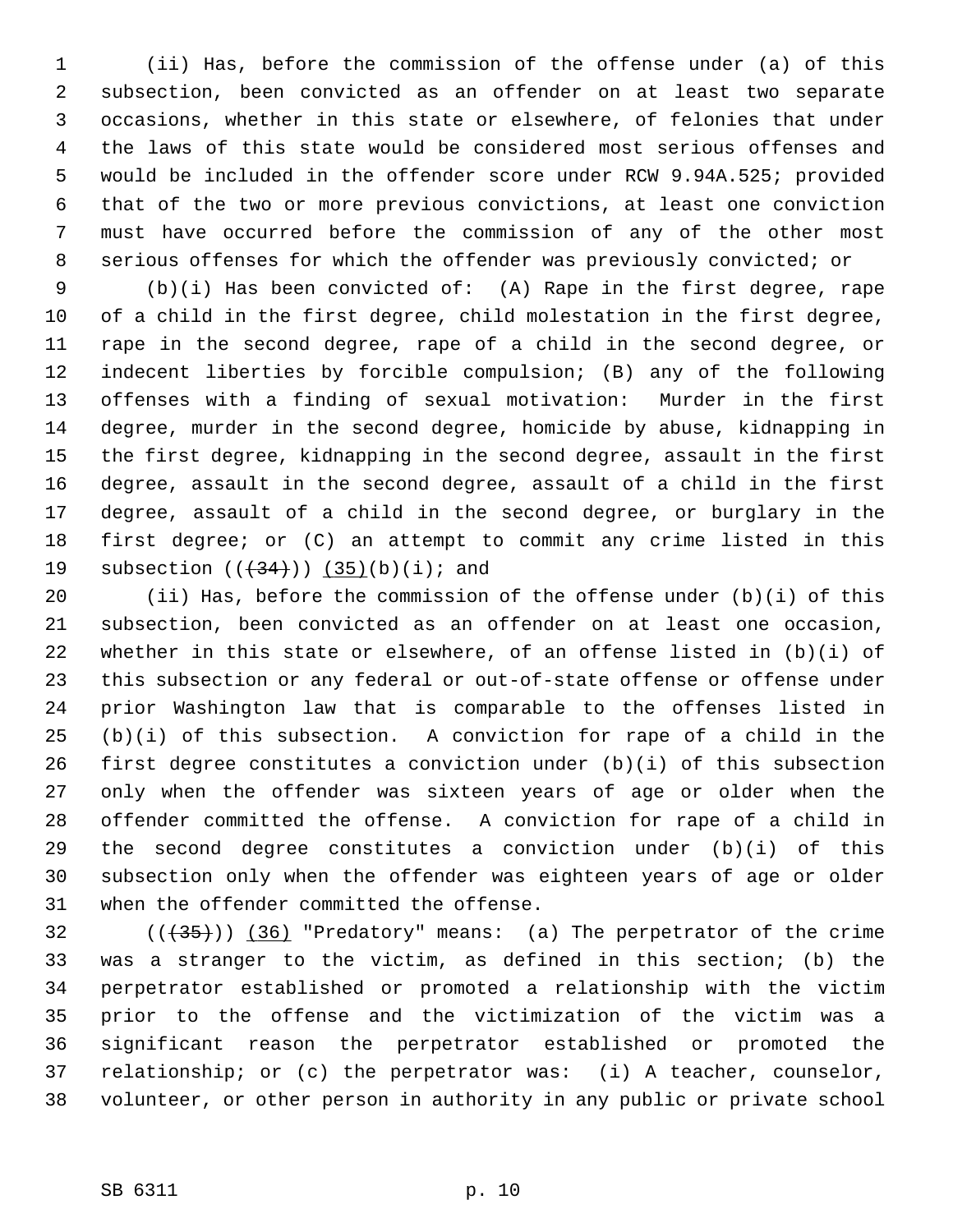1 and the victim was a student of the school under his or her authority 2 or supervision. For purposes of this subsection, "school" does not 3 include home-based instruction as defined in RCW 28A.225.010; (ii) a 4 coach, trainer, volunteer, or other person in authority in any 5 recreational activity and the victim was a participant in the activity 6 under his or her authority or supervision; or (iii) a pastor, elder, 7 volunteer, or other person in authority in any church or religious 8 organization, and the victim was a member or participant of the 9 organization under his or her authority.

10 (((36))) (37) "Private school" means a school regulated under 11 chapter 28A.195 or 28A.205 RCW.

12  $((+37))$   $(38)$  "Public school" has the same meaning as in RCW 13 28A.150.010.

14 (( $(38)$ ) (39) "Restitution" means a specific sum of money ordered 15 by the sentencing court to be paid by the offender to the court over a 16 specified period of time as payment of damages. The sum may include 17 both public and private costs.

18  $((+39))$   $(40)$  "Risk assessment" means the application of the risk 19 instrument recommended to the department by the Washington state 20 institute for public policy as having the highest degree of predictive 21 accuracy for assessing an offender's risk of reoffense.

22  $((40))$  (41) "Serious traffic offense" means:

23 (a) Nonfelony driving while under the influence of intoxicating 24 liquor or any drug (RCW 46.61.502), nonfelony actual physical control 25 while under the influence of intoxicating liquor or any drug (RCW 26 46.61.504), reckless driving (RCW 46.61.500), or hit-and-run an 27 attended vehicle (RCW 46.52.020(5)); or

28 (b) Any federal, out-of-state, county, or municipal conviction for 29 an offense that under the laws of this state would be classified as a 30 serious traffic offense under (a) of this subsection.

 $(1 + 41)$ ) (42) "Serious violent offense" is a subcategory of violent 32 offense and means:

- 33 (a)(i) Murder in the first degree;
- 34 (ii) Homicide by abuse;
- 35 (iii) Murder in the second degree;
- 36 (iv) Manslaughter in the first degree;
- 37 (v) Assault in the first degree;
- 38 (vi) Kidnapping in the first degree;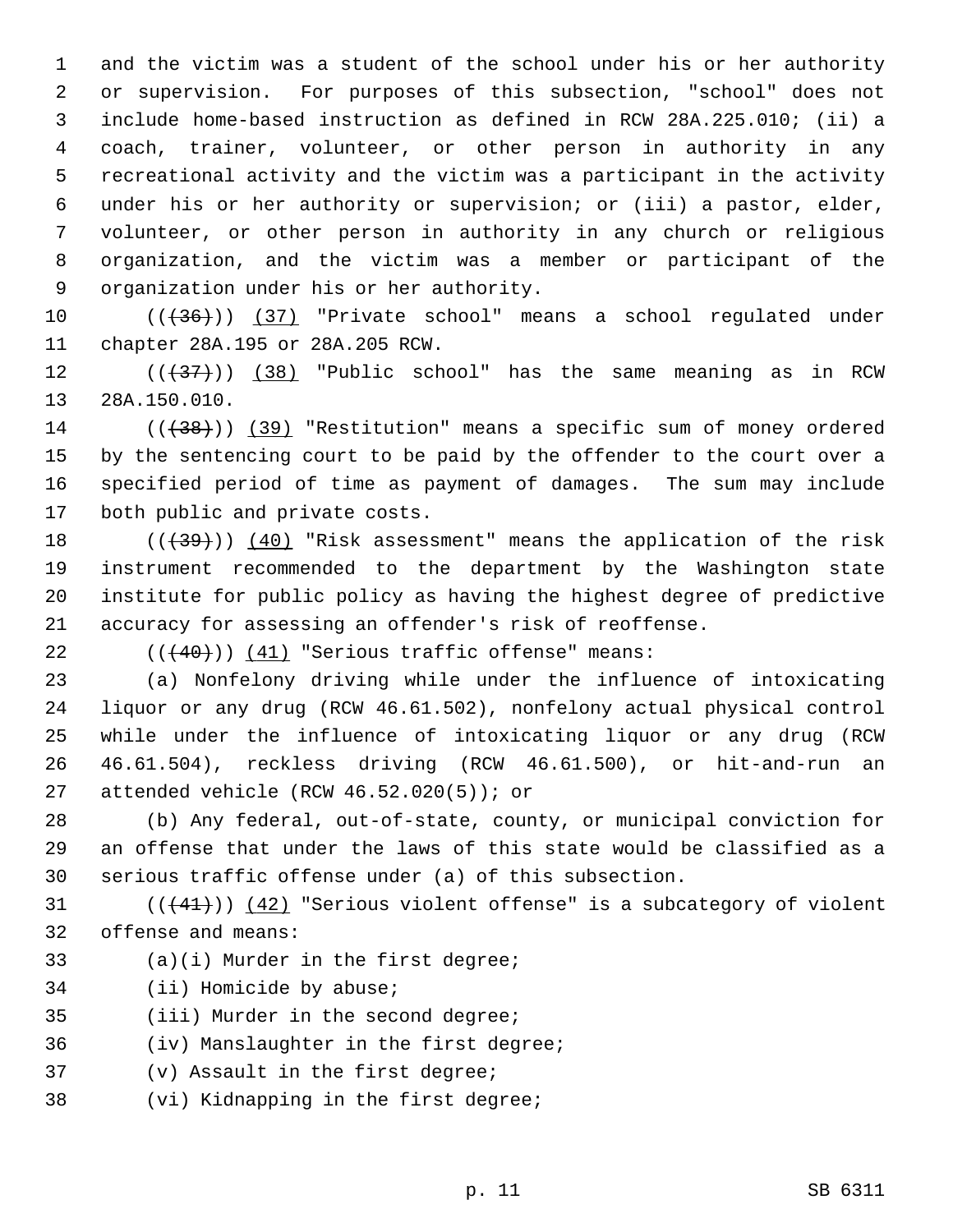1 (vii) Rape in the first degree;

2 (viii) Assault of a child in the first degree; or

 3 (ix) An attempt, criminal solicitation, or criminal conspiracy to 4 commit one of these felonies; or

 5 (b) Any federal or out-of-state conviction for an offense that 6 under the laws of this state would be a felony classified as a serious 7 violent offense under (a) of this subsection.

8  $((+42))$   $(43)$  "Sex offense" means:

 9 (a)(i) A felony that is a violation of chapter 9A.44 RCW other than 10 RCW 9A.44.130(12);

11 (ii) A violation of RCW 9A.64.020;

12 (iii) A felony that is a violation of chapter 9.68A RCW other than 13 RCW 9.68A.080; or

14 (iv) A felony that is, under chapter 9A.28 RCW, a criminal attempt, 15 criminal solicitation, or criminal conspiracy to commit such crimes;

16 (b) Any conviction for a felony offense in effect at any time prior 17 to July 1, 1976, that is comparable to a felony classified as a sex 18 offense in (a) of this subsection;

19 (c) A felony with a finding of sexual motivation under RCW 20 9.94A.835 or 13.40.135; or

21 (d) Any federal or out-of-state conviction for an offense that 22 under the laws of this state would be a felony classified as a sex 23 offense under (a) of this subsection.

24  $((43))$   $(44)$  "Sexual motivation" means that one of the purposes 25 for which the defendant committed the crime was for the purpose of his 26 or her sexual gratification.

27  $((44)$ ) (45) "Standard sentence range" means the sentencing 28 court's discretionary range in imposing a nonappealable sentence.

29  $((445))$  (46) "Statutory maximum sentence" means the maximum length 30 of time for which an offender may be confined as punishment for a crime 31 as prescribed in chapter 9A.20 RCW, RCW 9.92.010, the statute defining 32 the crime, or other statute defining the maximum penalty for a crime.

33  $((46))$   $(47)$  "Stranger" means that the victim did not know the 34 offender twenty-four hours before the offense.

35  $((47)$ ) (48) "Total confinement" means confinement inside the 36 physical boundaries of a facility or institution operated or utilized 37 under contract by the state or any other unit of government for twenty-38 four hours a day, or pursuant to RCW 72.64.050 and 72.64.060.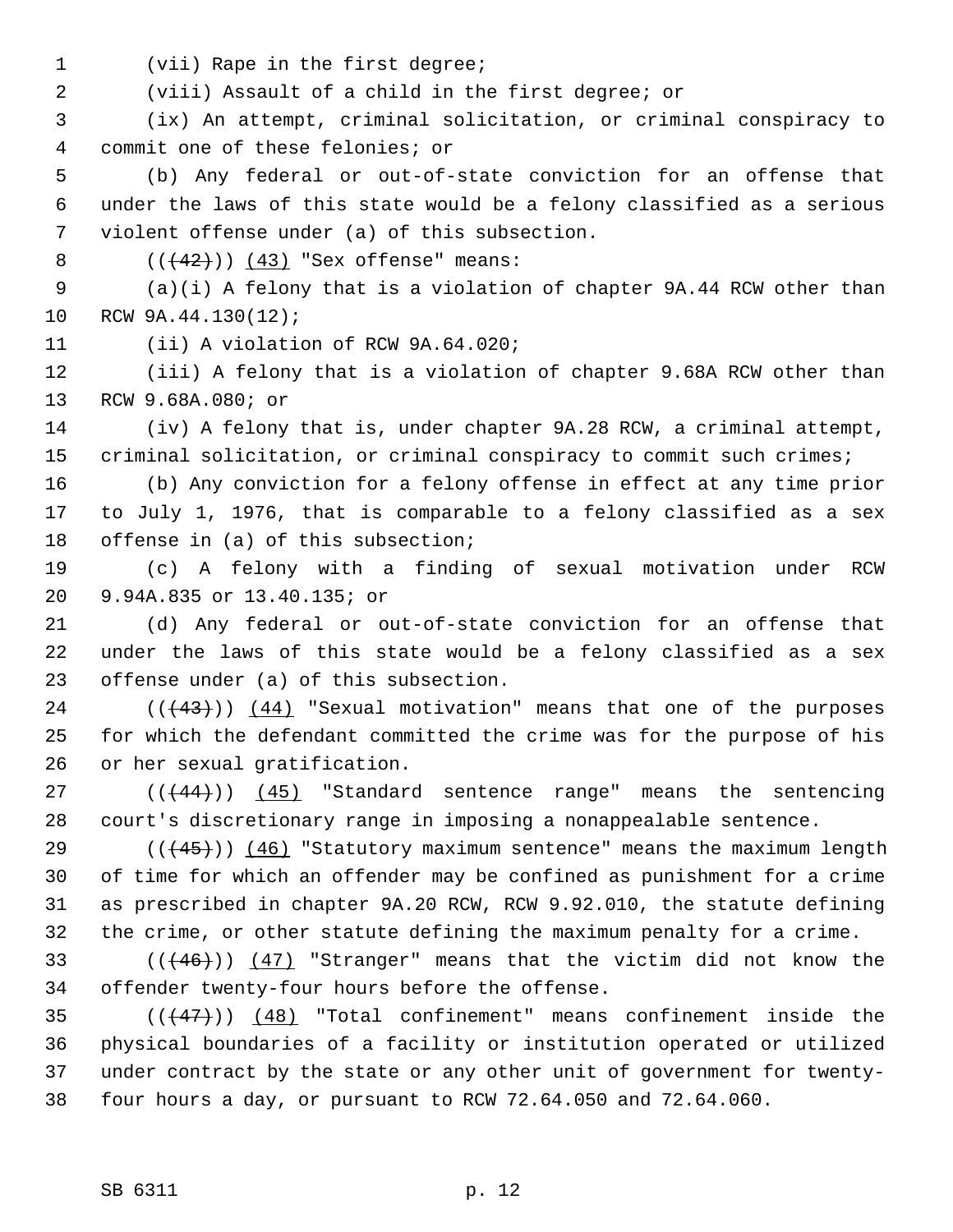1 (( $(48)$ )) (49) "Transition training" means written and verbal 2 instructions and assistance provided by the department to the offender 3 during the two weeks prior to the offender's successful completion of 4 the work ethic camp program. The transition training shall include 5 instructions in the offender's requirements and obligations during the 6 offender's period of community custody.

 7 (((49))) (50) "Victim" means any person who has sustained 8 emotional, psychological, physical, or financial injury to person or 9 property as a direct result of the crime charged.

10  $((+50))$   $(51)$  "Violent offense" means:

11 (a) Any of the following felonies:

12 (i) Any felony defined under any law as a class A felony or an 13 attempt to commit a class A felony;

14 (ii) Criminal solicitation of or criminal conspiracy to commit a 15 class A felony;

16 (iii) Manslaughter in the first degree;

17 (iv) Manslaughter in the second degree;

18 (v) Indecent liberties if committed by forcible compulsion;

19 (vi) Kidnapping in the second degree;

20 (vii) Arson in the second degree;

21 (viii) Assault in the second degree;

22 (ix) Assault of a child in the second degree;

23 (x) Extortion in the first degree;

24 (xi) Robbery in the second degree;

25 (xii) Drive-by shooting;

26 (xiii) Vehicular assault, when caused by the operation or driving 27 of a vehicle by a person while under the influence of intoxicating 28 liquor or any drug or by the operation or driving of a vehicle in a 29 reckless manner; and

30 (xiv) Vehicular homicide, when proximately caused by the driving of 31 any vehicle by any person while under the influence of intoxicating 32 liquor or any drug as defined by RCW 46.61.502, or by the operation of 33 any vehicle in a reckless manner;

34 (b) Any conviction for a felony offense in effect at any time prior 35 to July 1, 1976, that is comparable to a felony classified as a violent 36 offense in (a) of this subsection; and

37 (c) Any federal or out-of-state conviction for an offense that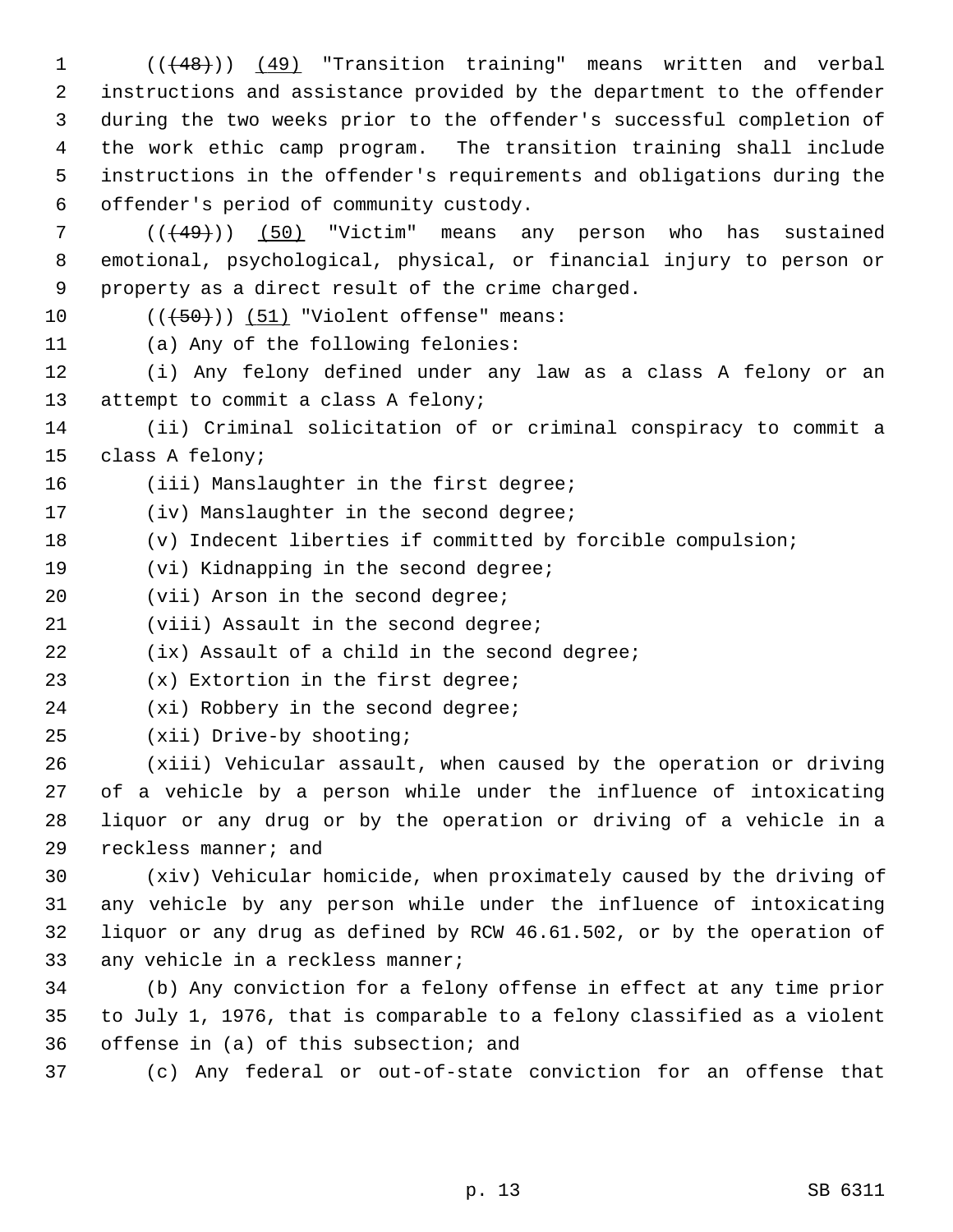1 under the laws of this state would be a felony classified as a violent 2 offense under (a) or (b) of this subsection.

 $(1, 51)$  (( $(51)$ )) (52) "Work crew" means a program of partial confinement 4 consisting of civic improvement tasks for the benefit of the community 5 that complies with RCW 9.94A.725.

6  $((+52))$  (53) "Work ethic camp" means an alternative incarceration 7 program as provided in RCW 9.94A.690 designed to reduce recidivism and 8 lower the cost of corrections by requiring offenders to complete a 9 comprehensive array of real-world job and vocational experiences, 10 character-building work ethics training, life management skills 11 development, substance abuse rehabilitation, counseling, literacy 12 training, and basic adult education.

13  $((+53))$   $(54)$  "Work release" means a program of partial confinement 14 available to offenders who are employed or engaged as a student in a 15 regular course of study at school.

16 **Sec. 2.** RCW 9.94A.533 and 2009 c 141 s 2 are each amended to read 17 as follows:

18 (1) The provisions of this section apply to the standard sentence 19 ranges determined by RCW 9.94A.510 or 9.94A.517.

20 (2) For persons convicted of the anticipatory offenses of criminal 21 attempt, solicitation, or conspiracy under chapter 9A.28 RCW, the 22 standard sentence range is determined by locating the sentencing grid 23 sentence range defined by the appropriate offender score and the 24 seriousness level of the completed crime, and multiplying the range by 25 seventy-five percent.

26 (3) The following additional times shall be added to the standard 27 sentence range for felony crimes committed after July 23, 1995, if the 28 offender or an accomplice was armed with a firearm as defined in RCW 29 9.41.010 and the offender is being sentenced for one of the crimes 30 listed in this subsection as eligible for any firearm enhancements 31 based on the classification of the completed felony crime. If the 32 offender is being sentenced for more than one offense, the firearm 33 enhancement or enhancements must be added to the total period of 34 confinement for all offenses, regardless of which underlying offense is 35 subject to a firearm enhancement. If the offender or an accomplice was 36 armed with a firearm as defined in RCW 9.41.010 and the offender is 37 being sentenced for an anticipatory offense under chapter 9A.28 RCW to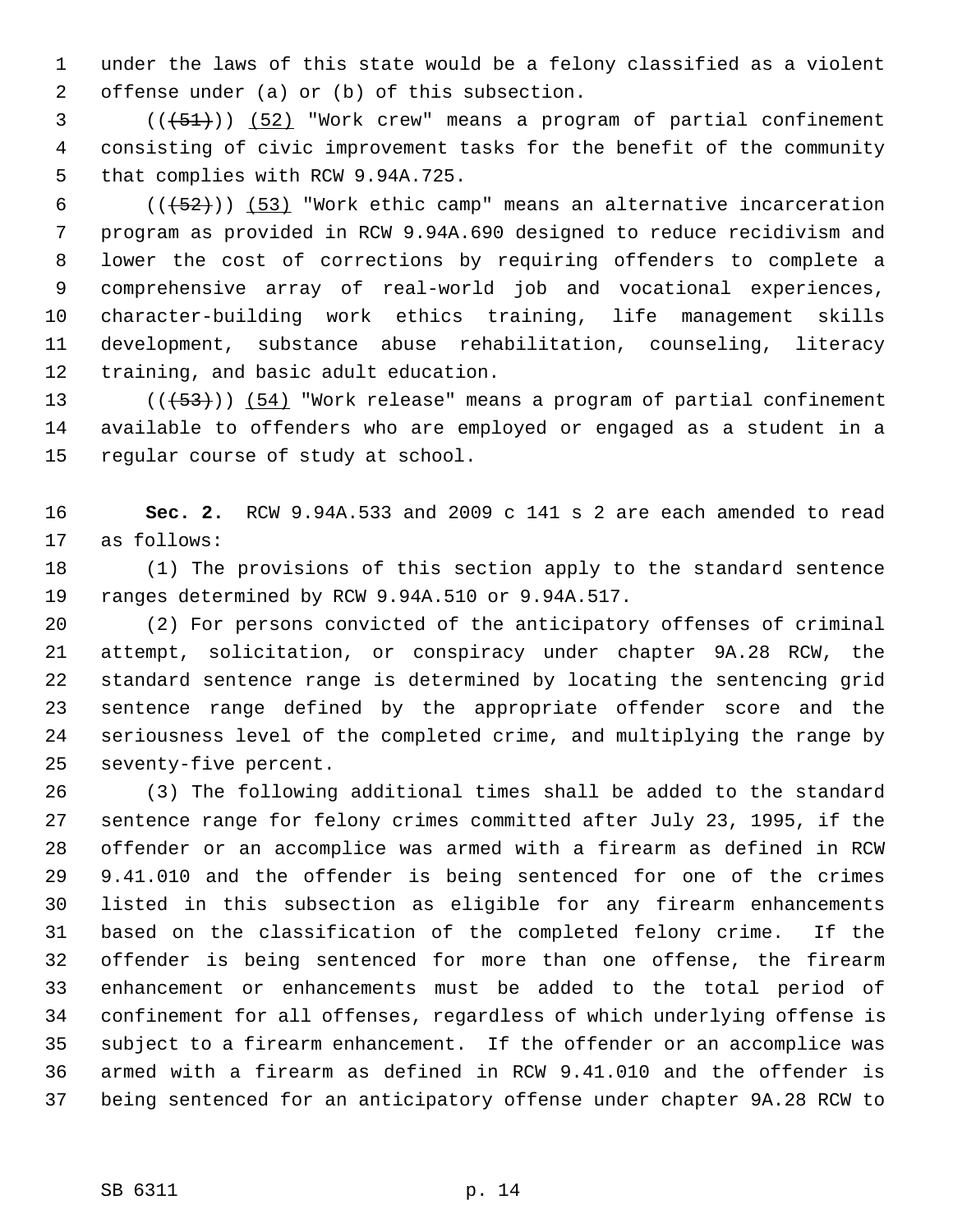1 commit one of the crimes listed in this subsection as eligible for any 2 firearm enhancements, the following additional times shall be added to 3 the standard sentence range determined under subsection (2) of this 4 section based on the felony crime of conviction as classified under RCW 5 9A.28.020:

 6 (a) Five years for any felony defined under any law as a class A 7 felony or with a statutory maximum sentence of at least twenty years, 8 or both, and not covered under (f) of this subsection;

 9 (b) Three years for any felony defined under any law as a class B 10 felony or with a statutory maximum sentence of ten years, or both, and 11 not covered under (f) of this subsection;

12 (c) Eighteen months for any felony defined under any law as a class 13 C felony or with a statutory maximum sentence of five years, or both, 14 and not covered under (f) of this subsection;

15 (d) If the offender is being sentenced for any firearm enhancements 16 under (a), (b), and/or (c) of this subsection and the offender has 17 previously been sentenced for any deadly weapon enhancements after July 18 23, 1995, under (a), (b), and/or (c) of this subsection or subsection 19 (4)(a), (b), and/or (c) of this section, or both, all firearm 20 enhancements under this subsection shall be twice the amount of the 21 enhancement listed;

22 (e) Notwithstanding any other provision of law, all firearm 23 enhancements under this section are mandatory, shall be served in total 24 confinement, and shall run consecutively to all other sentencing 25 provisions, including other firearm or deadly weapon enhancements, for 26 all offenses sentenced under this chapter. However, whether or not a 27 mandatory minimum term has expired, an offender serving a sentence 28 under this subsection may be granted an extraordinary medical placement 29 when authorized under RCW 9.94A.728(4);

30 (f) The firearm enhancements in this section shall apply to all 31 felony crimes except the following: Possession of a machine gun, 32 possessing a stolen firearm, drive-by shooting, theft of a firearm, 33 unlawful possession of a firearm in the first and second degree, and 34 use of a machine gun in a felony;

35 (g) If the standard sentence range under this section exceeds the 36 statutory maximum sentence for the offense, the statutory maximum 37 sentence shall be the presumptive sentence unless the offender is a 38 persistent offender. If the addition of a firearm enhancement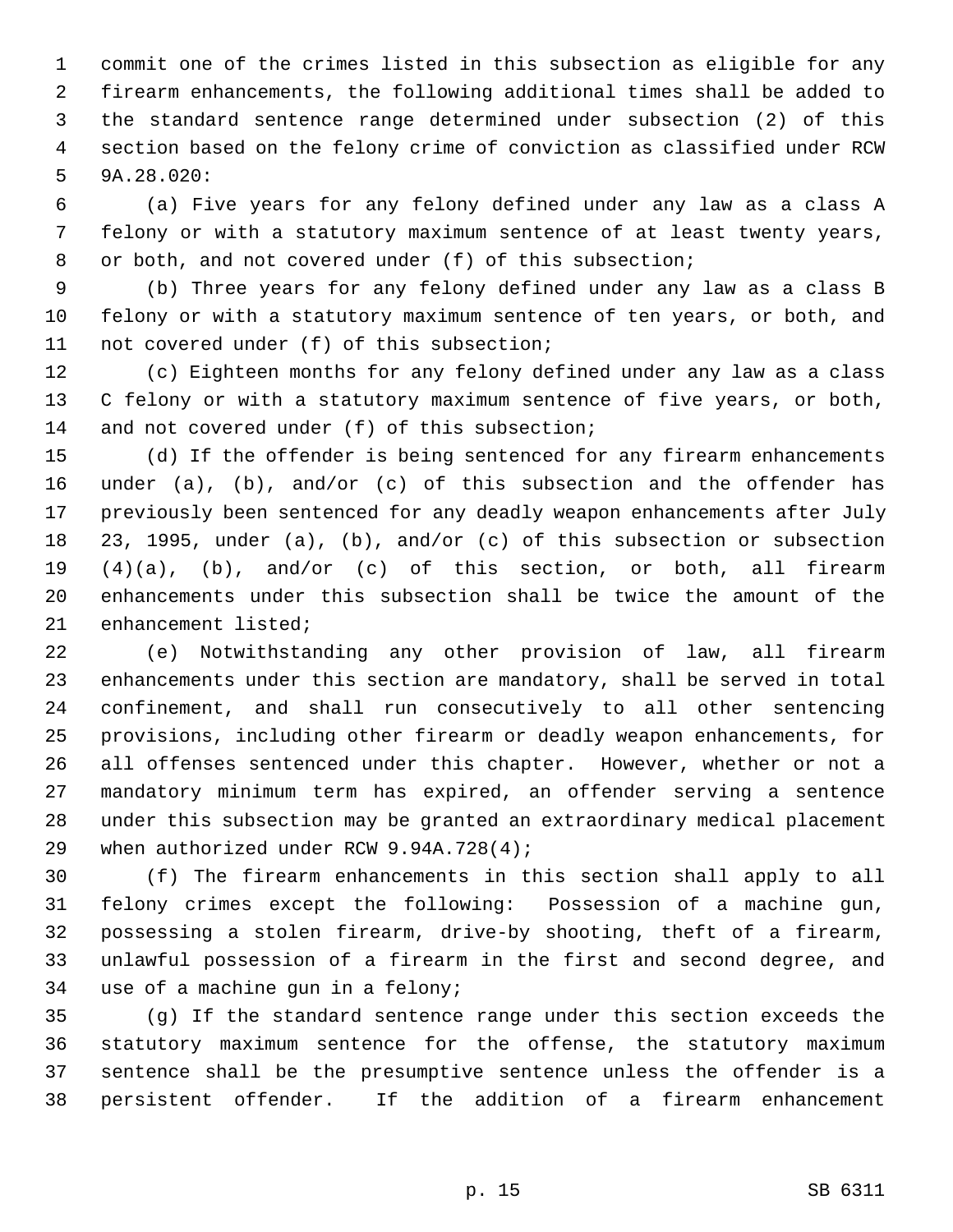1 increases the sentence so that it would exceed the statutory maximum 2 for the offense, the portion of the sentence representing the 3 enhancement may not be reduced.

 4 (4) The following additional times shall be added to the standard 5 sentence range for felony crimes committed after July 23, 1995, if the 6 offender or an accomplice was armed with a deadly weapon other than a 7 firearm as defined in RCW 9.41.010 and the offender is being sentenced 8 for one of the crimes listed in this subsection as eligible for any 9 deadly weapon enhancements based on the classification of the completed 10 felony crime. If the offender is being sentenced for more than one 11 offense, the deadly weapon enhancement or enhancements must be added to 12 the total period of confinement for all offenses, regardless of which 13 underlying offense is subject to a deadly weapon enhancement. If the 14 offender or an accomplice was armed with a deadly weapon other than a 15 firearm as defined in RCW 9.41.010 and the offender is being sentenced 16 for an anticipatory offense under chapter 9A.28 RCW to commit one of 17 the crimes listed in this subsection as eligible for any deadly weapon 18 enhancements, the following additional times shall be added to the 19 standard sentence range determined under subsection (2) of this section 20 based on the felony crime of conviction as classified under RCW 21 9A.28.020:

22 (a) Two years for any felony defined under any law as a class A 23 felony or with a statutory maximum sentence of at least twenty years, 24 or both, and not covered under (f) of this subsection;

25 (b) One year for any felony defined under any law as a class B 26 felony or with a statutory maximum sentence of ten years, or both, and 27 not covered under (f) of this subsection;

28 (c) Six months for any felony defined under any law as a class C 29 felony or with a statutory maximum sentence of five years, or both, and 30 not covered under (f) of this subsection;

31 (d) If the offender is being sentenced under (a), (b), and/or (c) 32 of this subsection for any deadly weapon enhancements and the offender 33 has previously been sentenced for any deadly weapon enhancements after 34 July 23, 1995, under (a), (b), and/or (c) of this subsection or 35 subsection (3)(a), (b), and/or (c) of this section, or both, all deadly 36 weapon enhancements under this subsection shall be twice the amount of 37 the enhancement listed;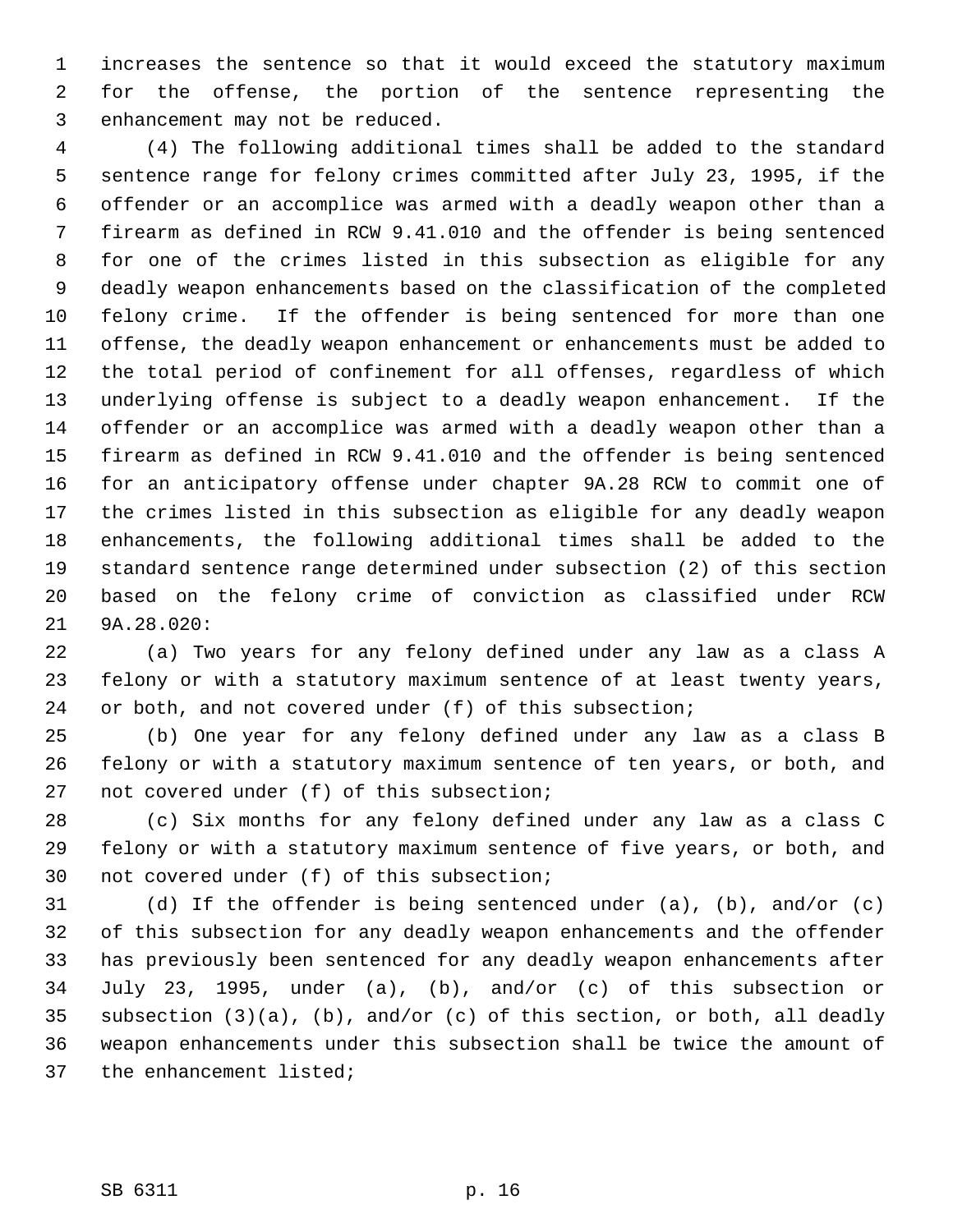1 (e) Notwithstanding any other provision of law, all deadly weapon 2 enhancements under this section are mandatory, shall be served in total 3 confinement, and shall run consecutively to all other sentencing 4 provisions, including other firearm or deadly weapon enhancements, for 5 all offenses sentenced under this chapter. However, whether or not a 6 mandatory minimum term has expired, an offender serving a sentence 7 under this subsection may be granted an extraordinary medical placement 8 when authorized under RCW 9.94A.728(4);

 9 (f) The deadly weapon enhancements in this section shall apply to 10 all felony crimes except the following: Possession of a machine gun, 11 possessing a stolen firearm, drive-by shooting, theft of a firearm, 12 unlawful possession of a firearm in the first and second degree, and 13 use of a machine gun in a felony;

14 (g) If the standard sentence range under this section exceeds the 15 statutory maximum sentence for the offense, the statutory maximum 16 sentence shall be the presumptive sentence unless the offender is a 17 persistent offender. If the addition of a deadly weapon enhancement 18 increases the sentence so that it would exceed the statutory maximum 19 for the offense, the portion of the sentence representing the 20 enhancement may not be reduced.

21 (5) The following additional times shall be added to the standard sentence range for felony crimes committed on or after July 26, 2010, if the offender or an accomplice was armed with a firearm as defined in RCW 9.41.010, the offender or an accomplice was wearing body armor at the time of the offense, and the offender is being sentenced for one of the crimes listed in this subsection as eligible for any body armor enhancements based on the classification of the completed felony crime. If the offender is being sentenced for more than one offense, the body armor enhancement or enhancements must be added to the total period of confinement for all offenses, regardless of which underlying offense is subject to a body armor enhancement. If the offender or an accomplice was armed with a firearm as defined in RCW 9.41.010, the offender or an accomplice was wearing body armor at the time of the offense, and the offender is being sentenced for an anticipatory offense under chapter 9A.28 RCW to commit one of the crimes listed in this subsection as eligible for any body armor enhancements, the following additional times shall be added to the standard sentence range determined under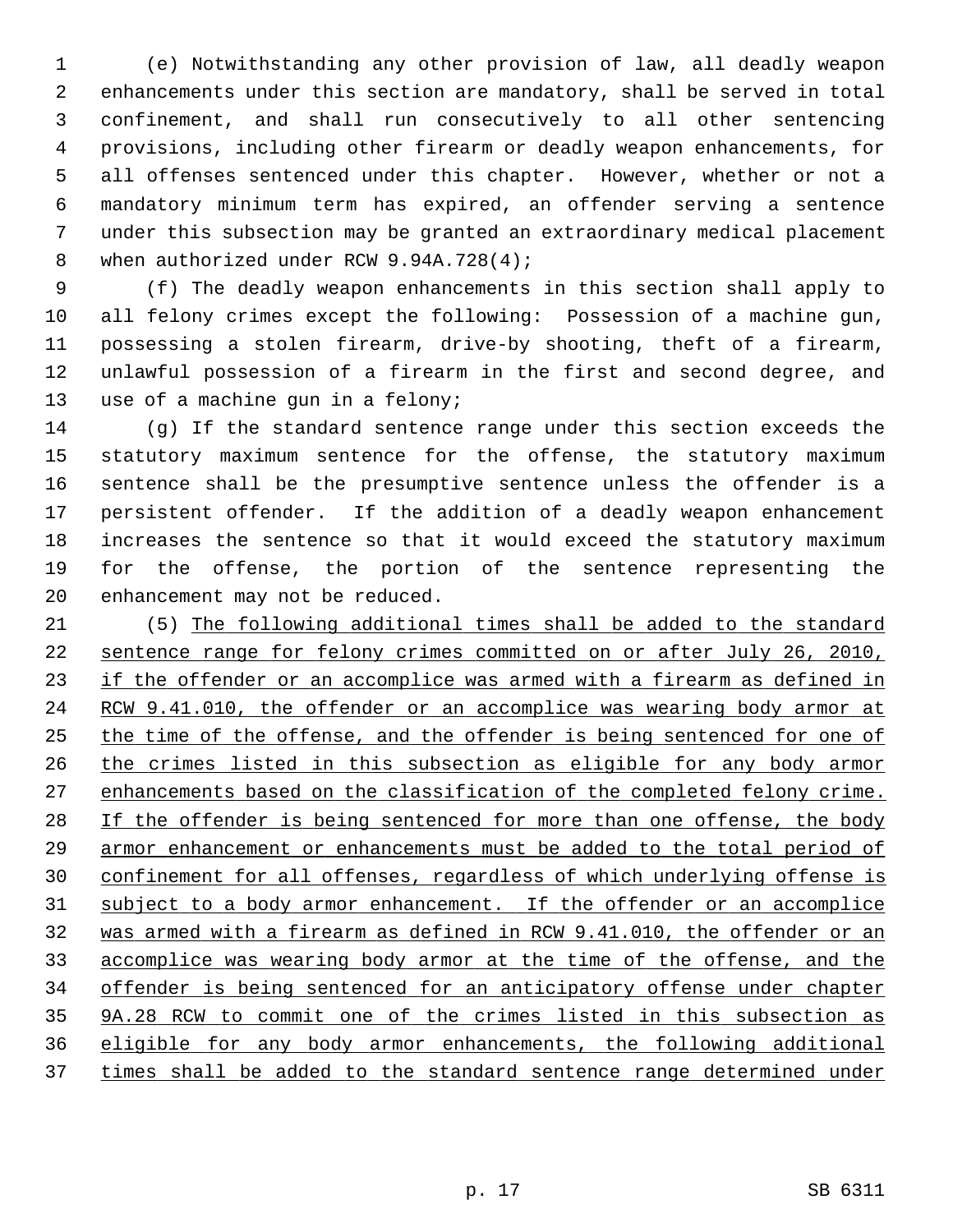- subsection (2) of this section based on the felony crime of conviction as classified under RCW 9A.28.020:
- (a) Five years for any felony defined under any law as a class A felony or with a statutory maximum sentence of at least twenty years, or both;
- (b) Three years for any felony defined under any law as a class B felony or with a statutory maximum sentence of ten years, or both;
- (c) Eighteen months for any felony defined under any law as a class 9 C felony or with a statutory maximum sentence of five years, or both;
- (d) If the offender is being sentenced for any body armor 11 enhancements under (a), (b), and/or (c) of this subsection and the offender has previously been sentenced for any body armor enhancements 13 on or after July 26, 2010, under (a), (b), and/or (c) of this subsection, all body armor enhancements under this subsection shall be 15 twice the amount of the enhancement listed;
- (e) Notwithstanding any other provision of law, all body armor enhancements under this subsection are mandatory, shall be served in total confinement, and shall run consecutively to all other sentencing provisions, including other body armor enhancements, for all offenses sentenced under this chapter. However, whether or not a mandatory minimum term has expired, an offender serving a sentence under this subsection may be granted an extraordinary medical placement when 23 authorized under RCW 9.94A.728(3);
- (f) The body armor enhancements in this subsection apply to all felony crimes;
- (g) If the standard sentence under this subsection exceeds the 27 statutory maximum sentence for the offense, the statutory maximum sentence shall be the presumptive sentence unless the offender is a persistent offender. If the addition of a body armor enhancement increases the sentence so that it would exceed the statutory maximum for the offense, the portion of the sentence representing the enhancement may not be reduced.
- (6) The following additional times shall be added to the standard 34 sentence range if the offender or an accomplice committed the offense 35 while in a county jail or state correctional facility and the offender 36 is being sentenced for one of the crimes listed in this subsection. If 37 the offender or an accomplice committed one of the crimes listed in 38 this subsection while in a county jail or state correctional facility,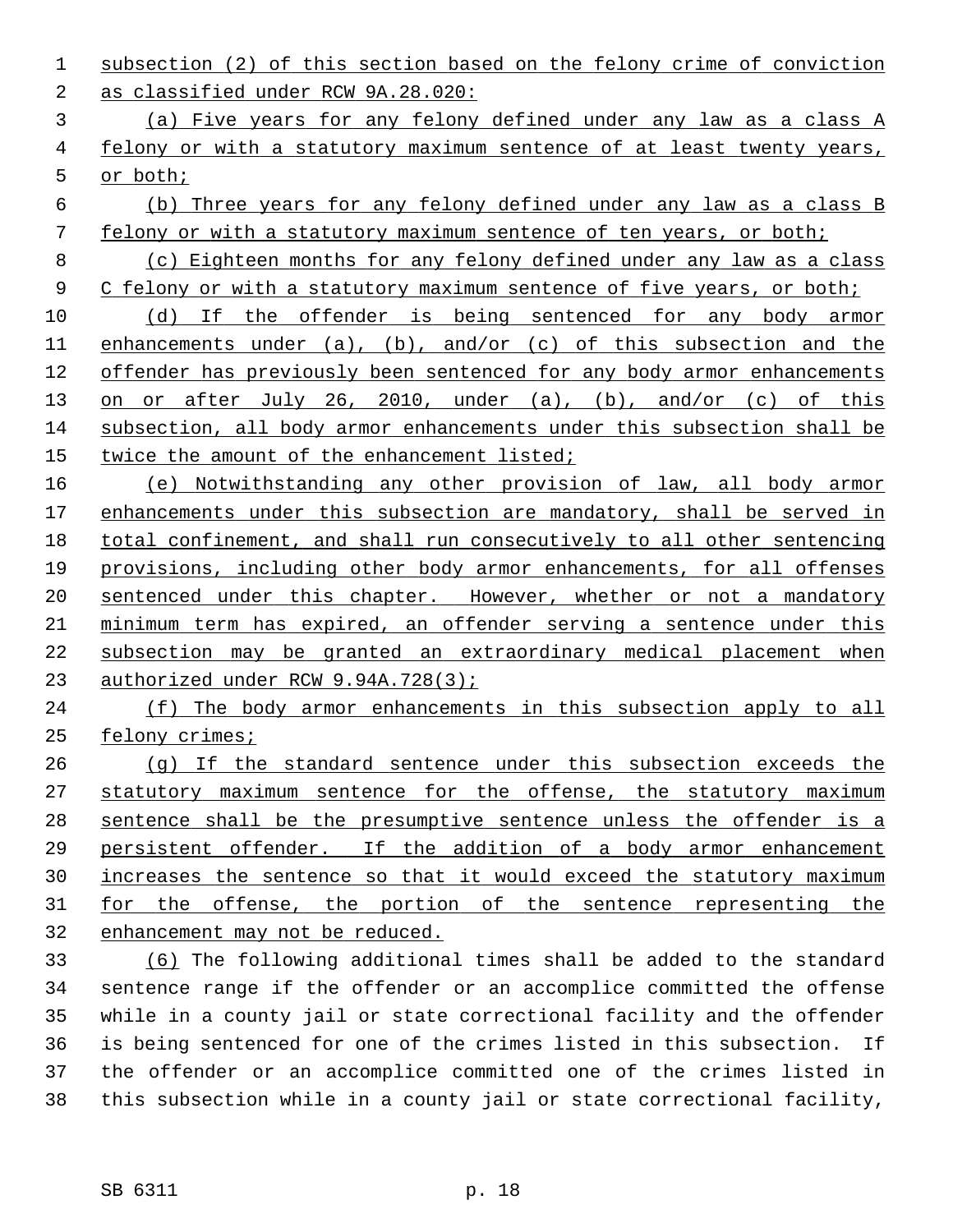1 and the offender is being sentenced for an anticipatory offense under 2 chapter 9A.28 RCW to commit one of the crimes listed in this 3 subsection, the following additional times shall be added to the 4 standard sentence range determined under subsection (2) of this 5 section:

 6 (a) Eighteen months for offenses committed under RCW 69.50.401(2) 7 (a) or (b) or 69.50.410;

 8 (b) Fifteen months for offenses committed under RCW 69.50.401(2) 9 (c), (d), or (e);

10 (c) Twelve months for offenses committed under RCW 69.50.4013.

11 For the purposes of this subsection, all of the real property of a 12 state correctional facility or county jail shall be deemed to be part 13 of that facility or county jail.

14 ( $(\overline{6})$ ) (7) An additional twenty-four months shall be added to the 15 standard sentence range for any ranked offense involving a violation of 16 chapter 69.50 RCW if the offense was also a violation of RCW 69.50.435 17 or ((9.94A.605)) 9.94A.827. All enhancements under this subsection 18 shall run consecutively to all other sentencing provisions, for all 19 offenses sentenced under this chapter.

20  $((+7)^{n})$  (8) An additional two years shall be added to the standard 21 sentence range for vehicular homicide committed while under the 22 influence of intoxicating liquor or any drug as defined by RCW 23 46.61.502 for each prior offense as defined in RCW 46.61.5055.

24 ( $(\langle 48 \rangle)$ ) (9)(a) The following additional times shall be added to the 25 standard sentence range for felony crimes committed on or after July 1, 26 2006, if the offense was committed with sexual motivation, as that term 27 is defined in RCW 9.94A.030. If the offender is being sentenced for 28 more than one offense, the sexual motivation enhancement must be added 29 to the total period of total confinement for all offenses, regardless 30 of which underlying offense is subject to a sexual motivation 31 enhancement. If the offender committed the offense with sexual 32 motivation and the offender is being sentenced for an anticipatory 33 offense under chapter 9A.28 RCW, the following additional times shall 34 be added to the standard sentence range determined under subsection (2) 35 of this section based on the felony crime of conviction as classified 36 under RCW 9A.28.020:

37 (i) Two years for any felony defined under the law as a class A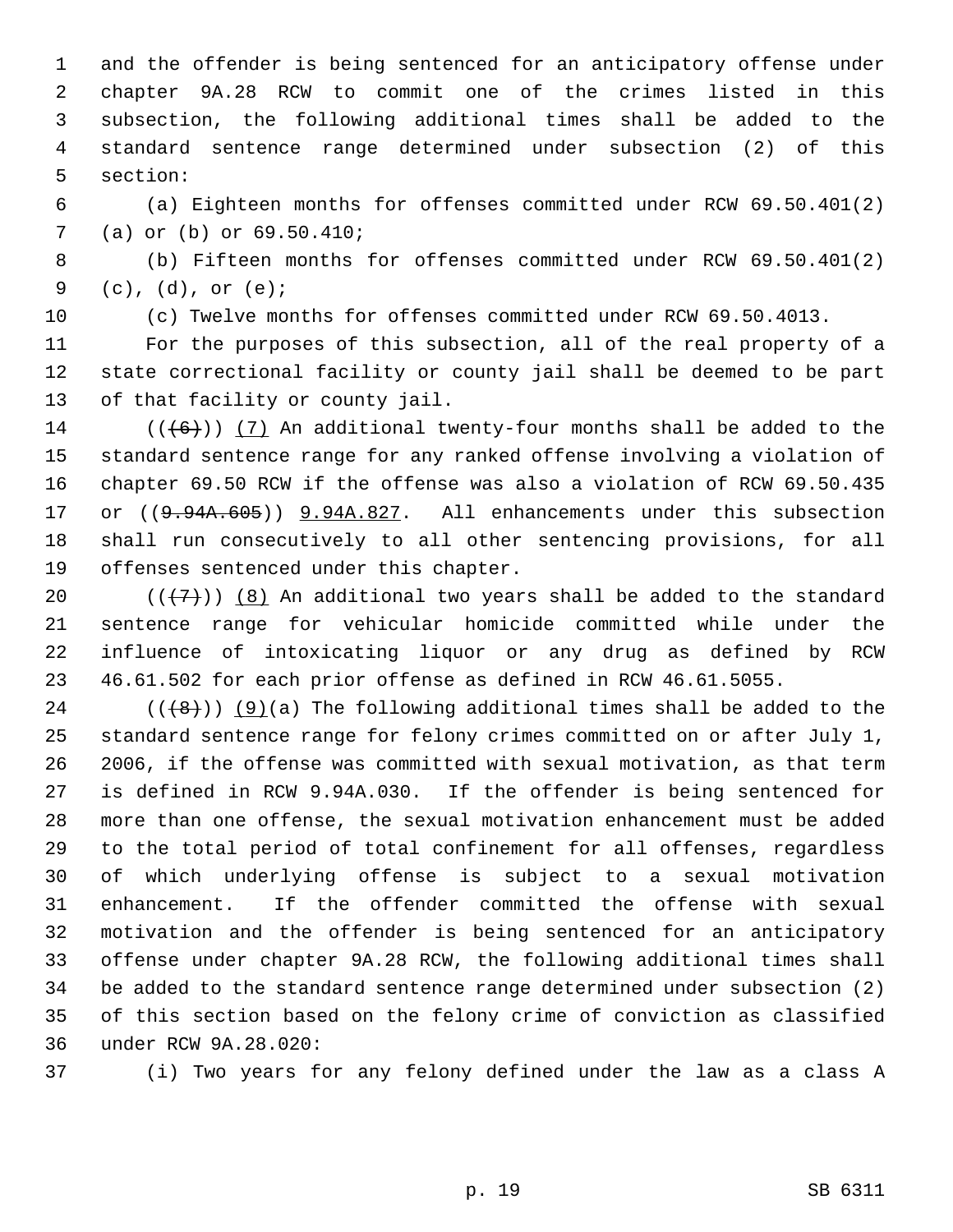1 felony or with a statutory maximum sentence of at least twenty years, 2 or both;

 3 (ii) Eighteen months for any felony defined under any law as a 4 class B felony or with a statutory maximum sentence of ten years, or 5 both;

 6 (iii) One year for any felony defined under any law as a class C 7 felony or with a statutory maximum sentence of five years, or both;

 8 (iv) If the offender is being sentenced for any sexual motivation 9 enhancements under  $(a)(i)$ ,  $(ii)$ , and/or  $(iii)$  of this subsection and 10 the offender has previously been sentenced for any sexual motivation 11 enhancements on or after July 1, 2006, under (a)(i), (ii), and/or (iii) 12 of this subsection, all sexual motivation enhancements under this 13 subsection shall be twice the amount of the enhancement listed;

14 (b) Notwithstanding any other provision of law, all sexual 15 motivation enhancements under this subsection are mandatory, shall be 16 served in total confinement, and shall run consecutively to all other 17 sentencing provisions, including other sexual motivation enhancements, 18 for all offenses sentenced under this chapter. However, whether or not 19 a mandatory minimum term has expired, an offender serving a sentence 20 under this subsection may be granted an extraordinary medical placement 21 when authorized under RCW 9.94A.728(4);

22 (c) The sexual motivation enhancements in this subsection apply to 23 all felony crimes;

24 (d) If the standard sentence range under this subsection exceeds 25 the statutory maximum sentence for the offense, the statutory maximum 26 sentence shall be the presumptive sentence unless the offender is a 27 persistent offender. If the addition of a sexual motivation 28 enhancement increases the sentence so that it would exceed the 29 statutory maximum for the offense, the portion of the sentence 30 representing the enhancement may not be reduced;

31 (e) The portion of the total confinement sentence which the 32 offender must serve under this subsection shall be calculated before 33 any earned early release time is credited to the offender;

34 (f) Nothing in this subsection prevents a sentencing court from 35 imposing a sentence outside the standard sentence range pursuant to RCW 36 9.94A.535.

 $(1)(\overline{9})$  (( $\overline{10}$ ) An additional one-year enhancement shall be added to 38 the standard sentence range for the felony crimes of RCW 9A.44.073,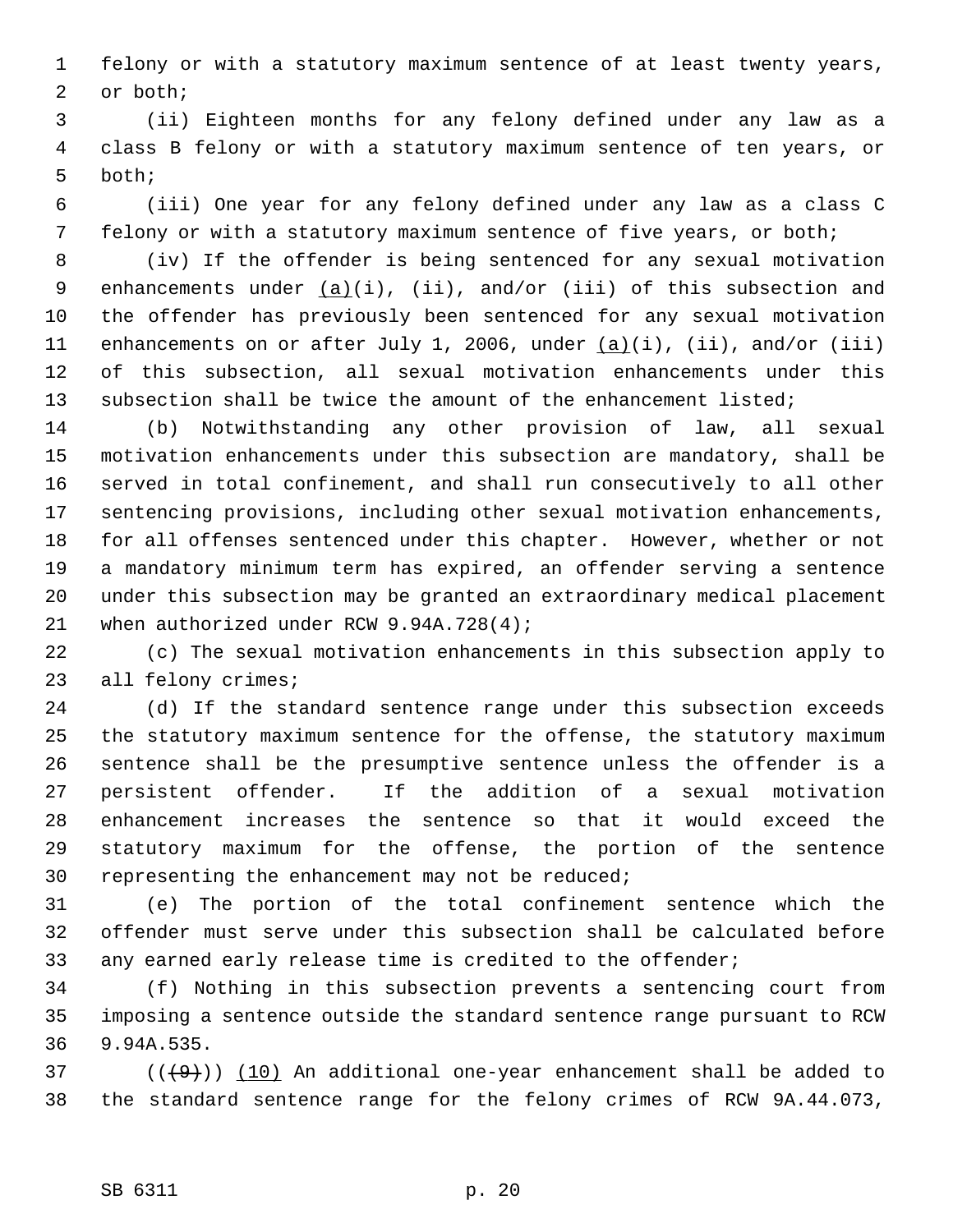1 9A.44.076, 9A.44.079, 9A.44.083, 9A.44.086, or 9A.44.089 committed on 2 or after July 22, 2007, if the offender engaged, agreed, or offered to 3 engage the victim in the sexual conduct in return for a fee. If the 4 offender is being sentenced for more than one offense, the one-year 5 enhancement must be added to the total period of total confinement for 6 all offenses, regardless of which underlying offense is subject to the 7 enhancement. If the offender is being sentenced for an anticipatory 8 offense for the felony crimes of RCW 9A.44.073, 9A.44.076, 9A.44.079, 9 9A.44.083, 9A.44.086, or 9A.44.089, and the offender attempted, 10 solicited another, or conspired to engage, agree, or offer to engage 11 the victim in the sexual conduct in return for a fee, an additional 12 one-year enhancement shall be added to the standard sentence range 13 determined under subsection (2) of this section. For purposes of this 14 subsection, "sexual conduct" means sexual intercourse or sexual 15 contact, both as defined in chapter 9A.44 RCW.

16  $((+10))$   $(11)(a)$  For a person age eighteen or older convicted of 17 any criminal street gang-related felony offense for which the person 18 compensated, threatened, or solicited a minor in order to involve the 19 minor in the commission of the felony offense, the standard sentence 20 range is determined by locating the sentencing grid sentence range 21 defined by the appropriate offender score and the seriousness level of 22 the completed crime, and multiplying the range by one hundred twenty-23 five percent. If the standard sentence range under this subsection 24 exceeds the statutory maximum sentence for the offense, the statutory 25 maximum sentence is the presumptive sentence unless the offender is a 26 persistent offender.

27 (b) This subsection does not apply to any criminal street gang-28 related felony offense for which involving a minor in the commission of 29 the felony offense is an element of the offense.

30 (c) The increased penalty specified in (a) of this subsection is 31 unavailable in the event that the prosecution gives notice that it will 32 seek an exceptional sentence based on an aggravating factor under RCW 33 9.94A.535.

 $(1)$  ( $(1)$ )) (12) An additional twelve months and one day shall be 35 added to the standard sentence range for a conviction of attempting to 36 elude a police vehicle as defined by RCW 46.61.024, if the conviction 37 included a finding by special allegation of endangering one or more 38 persons under RCW 9.94A.834.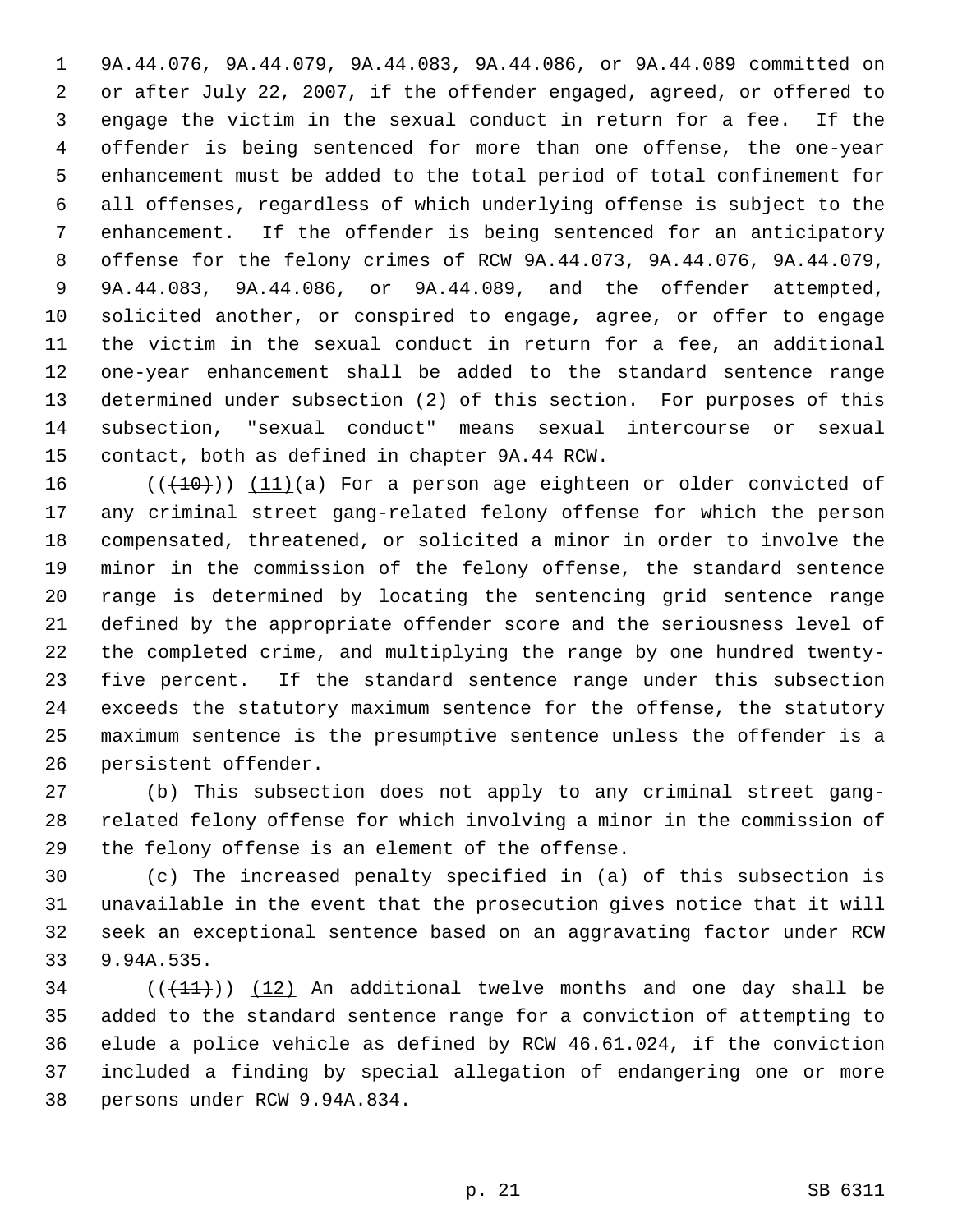$(1$  ( $(12)$ )) (13) An additional twelve months shall be added to the 2 standard sentence range for an offense that is also a violation of RCW 3 9.94A.831.

 4 **Sec. 3.** RCW 9.94A.728 and 2009 c 455 s 2, 2009 c 441 s 1, and 2009 5 c 399 s 1 are each reenacted and amended to read as follows:

 6 No person serving a sentence imposed pursuant to this chapter and 7 committed to the custody of the department shall leave the confines of 8 the correctional facility or be released prior to the expiration of the 9 sentence except as follows:

10 (1) Except as otherwise provided for in subsection (2) of this 11 section, the term of the sentence of an offender committed to a 12 correctional facility operated by the department may be reduced by 13 earned release time in accordance with procedures that shall be 14 developed and promulgated by the correctional agency having 15 jurisdiction in which the offender is confined. The earned release 16 time shall be for good behavior and good performance, as determined by 17 the correctional agency having jurisdiction. The correctional agency 18 shall not credit the offender with earned release credits in advance of 19 the offender actually earning the credits. Any program established 20 pursuant to this section shall allow an offender to earn early release 21 credits for presentence incarceration. If an offender is transferred 22 from a county jail to the department, the administrator of a county 23 jail facility shall certify to the department the amount of time spent 24 in custody at the facility and the amount of earned release time. The 25 department may approve a jail certification from a correctional agency 26 that calculates earned release time based on the actual amount of 27 confinement time served by the offender before sentencing when an 28 erroneous calculation of confinement time served by the offender before 29 sentencing appears on the judgment and sentence. An offender who has 30 been convicted of a felony committed after July 23, 1995, that involves 31 any applicable deadly weapon enhancements under RCW 9.94A.533 (3) or 32 (4), or both, shall not receive any good time credits or earned release 33 time for that portion of his or her sentence that results from any 34 deadly weapon enhancements. An offender who has been convicted of a 35 felony committed on or after July 26, 2010, that involves any 36 applicable body armor enhancements under RCW 9.94A.533(5), shall not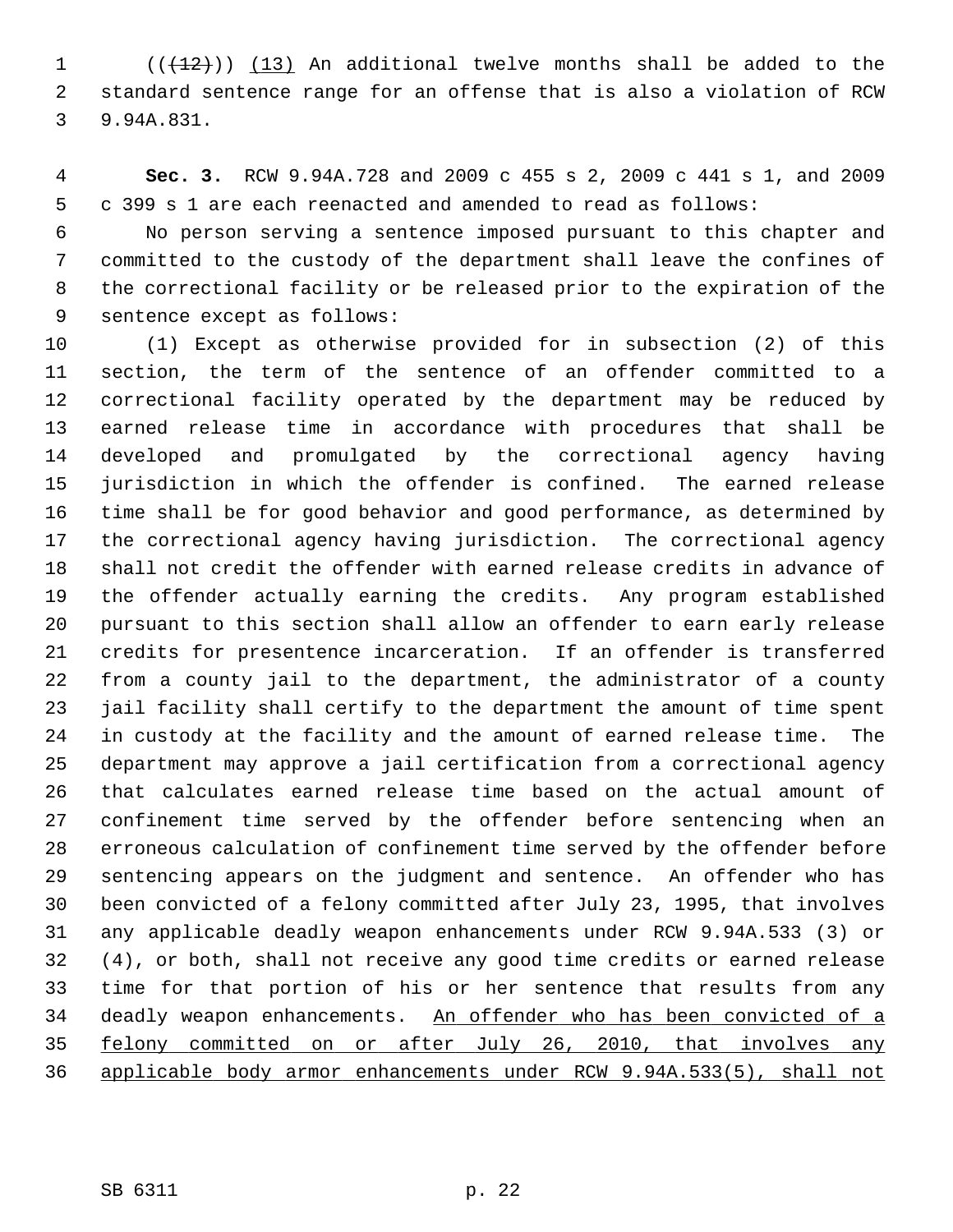1 receive any good time credits or earned release time for that portion

2 of his or her sentence that results from any body armor enhancements.

 3 (a) In the case of an offender convicted of a serious violent 4 offense, or a sex offense that is a class A felony, committed on or 5 after July 1, 1990, and before July 1, 2003, the aggregate earned 6 release time may not exceed fifteen percent of the sentence. In the 7 case of an offender convicted of a serious violent offense, or a sex 8 offense that is a class A felony, committed on or after July 1, 2003, 9 the aggregate earned release time may not exceed ten percent of the 10 sentence.

11 (b)(i) In the case of an offender who qualifies under (b)(ii) of 12 this subsection, the aggregate earned release time may not exceed fifty 13 percent of the sentence.

14 (ii) An offender is qualified to earn up to fifty percent of 15 aggregate earned release time under this subsection (1)(b) if he or 16 she:

17 (A) Is classified in one of the two lowest risk categories under 18 (b)(iii) of this subsection;

- 19 (B) Is not confined pursuant to a sentence for:
- 20 (I) A sex offense;
- 21 (II) A violent offense;
- 22 (III) A crime against persons as defined in RCW 9.94A.411;

23 (IV) A felony that is domestic violence as defined in RCW 24 10.99.020;

25 (V) A violation of RCW 9A.52.025 (residential burglary);

26 (VI) A violation of, or an attempt, solicitation, or conspiracy to 27 violate, RCW 69.50.401 by manufacture or delivery or possession with 28 intent to deliver methamphetamine; or

29 (VII) A violation of, or an attempt, solicitation, or conspiracy to 30 violate, RCW 69.50.406 (delivery of a controlled substance to a minor); 31 (C) Has no prior conviction for:

- 32 (I) A sex offense;
- 33 (II) A violent offense;
- 34 (III) A crime against persons as defined in RCW 9.94A.411;

35 (IV) A felony that is domestic violence as defined in RCW 36 10.99.020;

37 (V) A violation of RCW 9A.52.025 (residential burglary);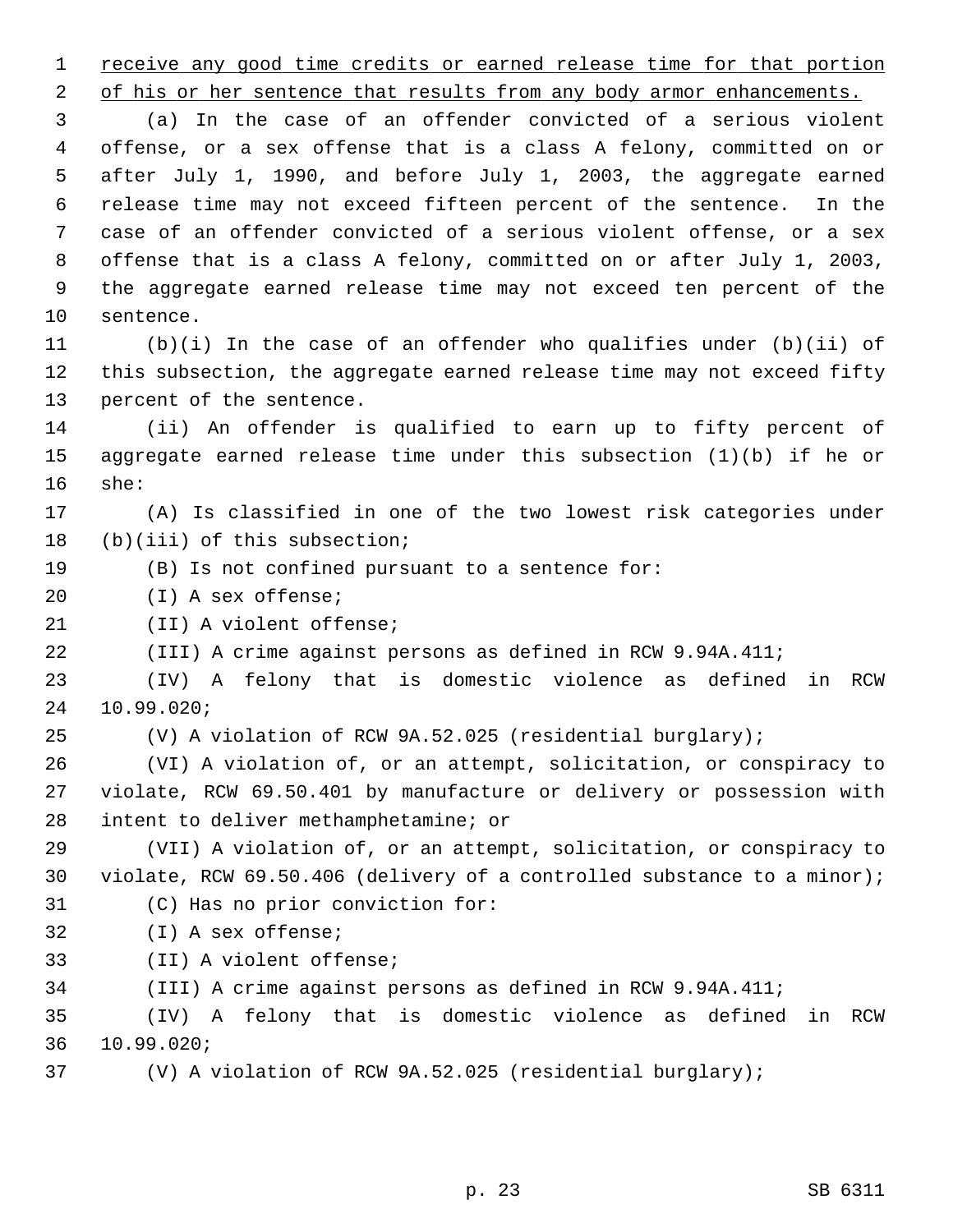1 (VI) A violation of, or an attempt, solicitation, or conspiracy to 2 violate, RCW 69.50.401 by manufacture or delivery or possession with 3 intent to deliver methamphetamine; or

 4 (VII) A violation of, or an attempt, solicitation, or conspiracy to 5 violate, RCW 69.50.406 (delivery of a controlled substance to a minor);

 6 (D) Participates in programming or activities as directed by the 7 offender's individual reentry plan as provided under RCW 72.09.270 to 8 the extent that such programming or activities are made available by 9 the department; and

10 (E) Has not committed a new felony after July 22, 2007, while under 11 community custody.

12 (iii) For purposes of determining an offender's eligibility under 13 this subsection (1)(b), the department shall perform a risk assessment 14 of every offender committed to a correctional facility operated by the 15 department who has no current or prior conviction for a sex offense, a 16 violent offense, a crime against persons as defined in RCW 9.94A.411, 17 a felony that is domestic violence as defined in RCW 10.99.020, a 18 violation of RCW 9A.52.025 (residential burglary), a violation of, or 19 an attempt, solicitation, or conspiracy to violate, RCW 69.50.401 by 20 manufacture or delivery or possession with intent to deliver 21 methamphetamine, or a violation of, or an attempt, solicitation, or 22 conspiracy to violate, RCW 69.50.406 (delivery of a controlled 23 substance to a minor). The department must classify each assessed 24 offender in one of four risk categories between highest and lowest 25 risk.

26 (iv) The department shall recalculate the earned release time and 27 reschedule the expected release dates for each qualified offender under 28 this subsection (1)(b).

29 (v) This subsection (1)(b) applies retroactively to eligible 30 offenders serving terms of total confinement in a state correctional 31 facility as of July 1, 2003.

32 (vi) This subsection (1)(b) does not apply to offenders convicted 33 after July 1, 2010.

34 (c) In no other case shall the aggregate earned release time exceed 35 one-third of the total sentence;

36 (2)(a) A person convicted of a sex offense, a violent offense, any 37 crime against persons under RCW 9.94A.411(2), or a felony offense under 38 chapter 69.50 or 69.52 RCW, may become eligible, in accordance with a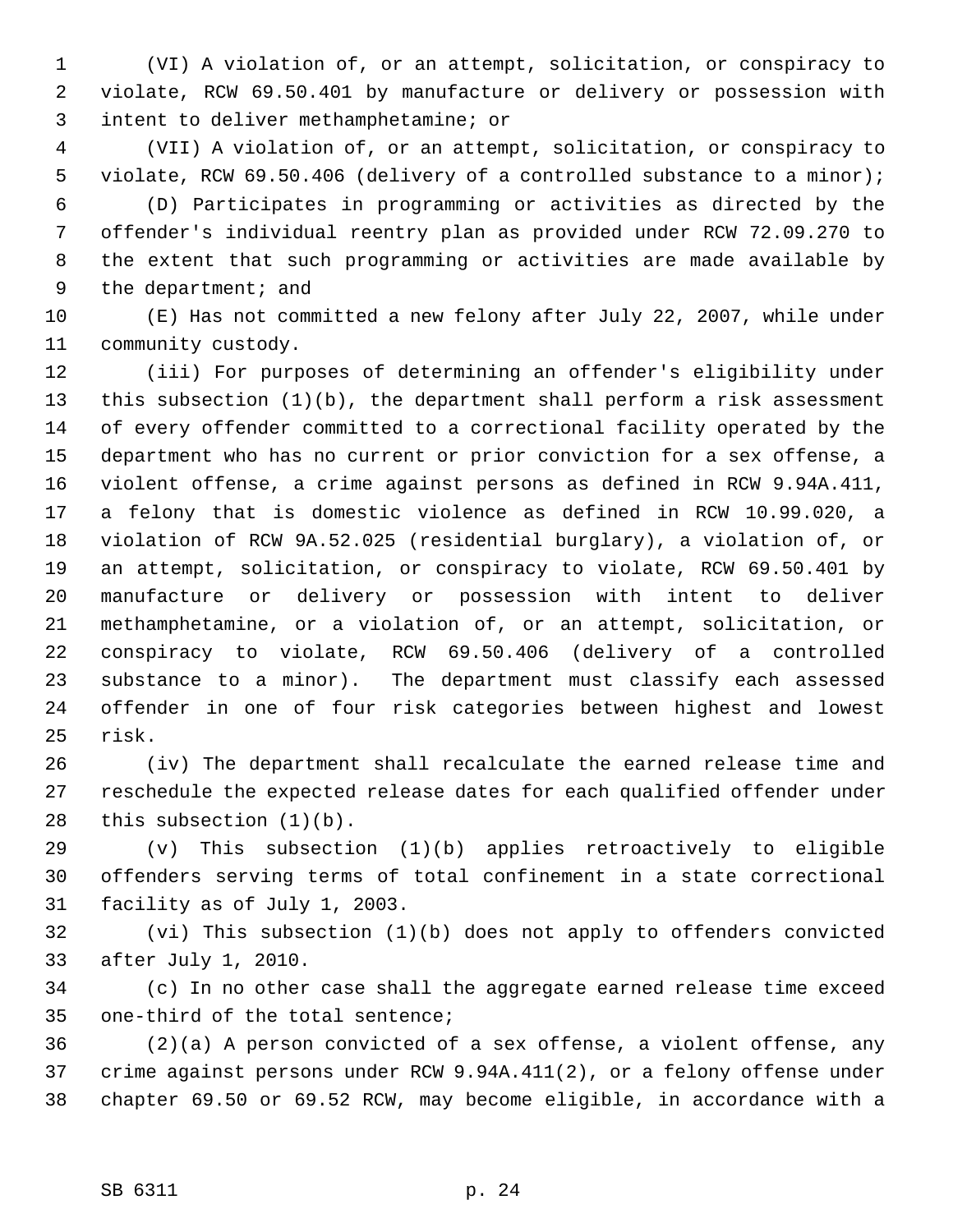1 program developed by the department, for transfer to community custody 2 in lieu of earned release time pursuant to subsection (1) of this 3 section;

 4 (b) The department shall, as a part of its program for release to 5 the community in lieu of earned release, require the offender to 6 propose a release plan that includes an approved residence and living 7 arrangement. All offenders with community custody terms eligible for 8 release to community custody in lieu of earned release shall provide an 9 approved residence and living arrangement prior to release to the 10 community;

11 (c) The department may deny transfer to community custody in lieu 12 of earned release time pursuant to subsection (1) of this section if 13 the department determines an offender's release plan, including 14 proposed residence location and living arrangements, may violate the 15 conditions of the sentence or conditions of supervision, place the 16 offender at risk to violate the conditions of the sentence, place the 17 offender at risk to reoffend, or present a risk to victim safety or 18 community safety. The department's authority under this section is 19 independent of any court-ordered condition of sentence or statutory 20 provision regarding conditions for community custody;

21 (d) If the department denies transfer to community custody in lieu 22 of earned early release pursuant to (c) of this subsection, the 23 department may transfer an offender to partial confinement in lieu of 24 earned early release up to three months. The three months in partial 25 confinement is in addition to that portion of the offender's term of 26 confinement that may be served in partial confinement as provided in 27 this section;

28 (e) An offender serving a term of confinement imposed under RCW 29 9.94A.670(5)(a) is not eligible for earned release credits under this 30 section;

31 (f) An offender may earn early release time as authorized by RCW 32 9.94A.729;

33 (3) An offender may leave a correctional facility pursuant to an 34 authorized furlough or leave of absence. In addition, offenders may 35 leave a correctional facility when in the custody of a corrections 36 officer or officers;

37 (4)(a) The secretary may authorize an extraordinary medical 38 placement for an offender when all of the following conditions exist: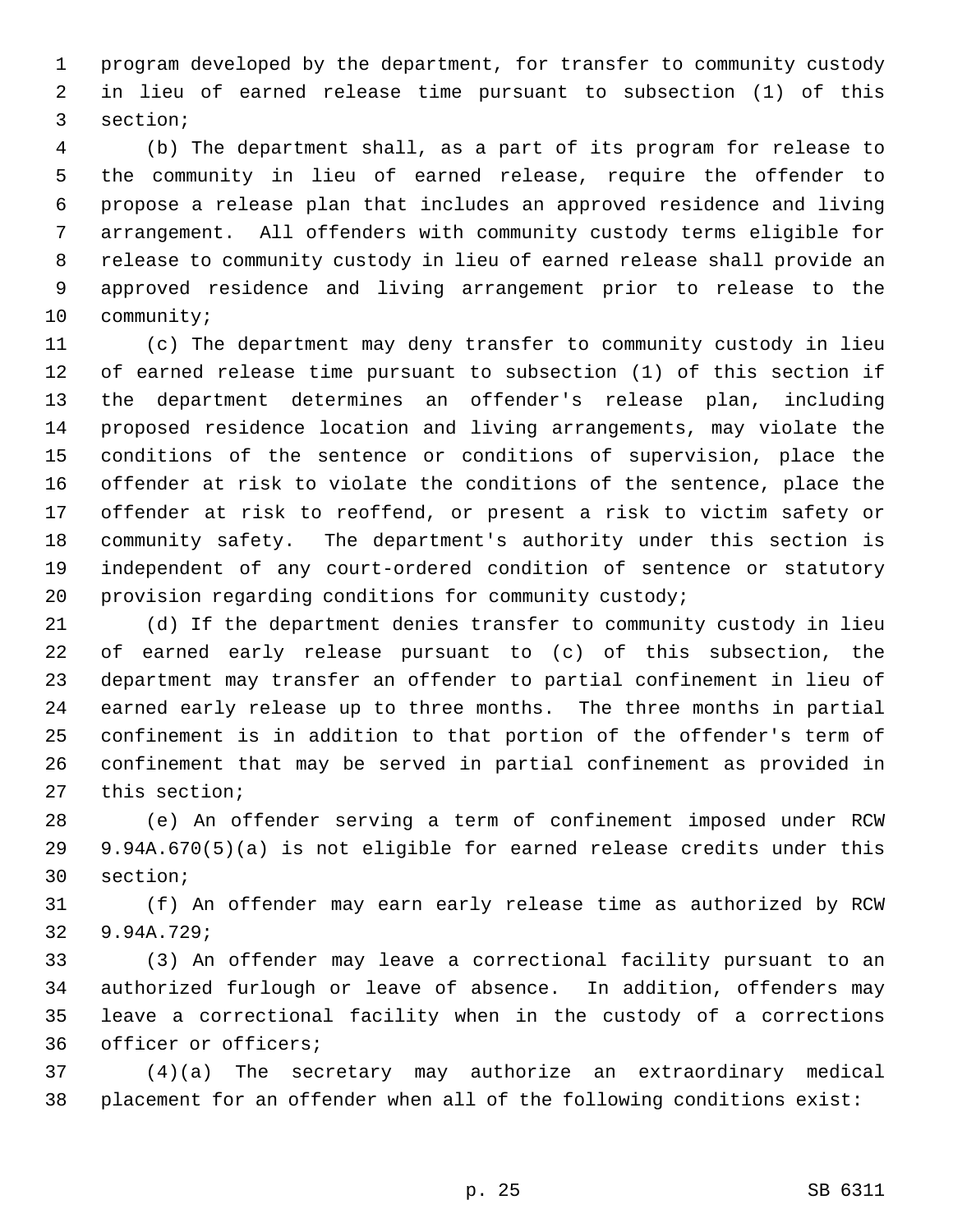1 (i) The offender has a medical condition that is serious and is 2 expected to require costly care or treatment;

 3 (ii) The offender poses a low risk to the community because he or 4 she is currently physically incapacitated due to age or the medical 5 condition or is expected to be so at the time of release; and

 6 (iii) It is expected that granting the extraordinary medical 7 placement will result in a cost savings to the state.

 8 (b) An offender sentenced to death or to life imprisonment without 9 the possibility of release or parole is not eligible for an 10 extraordinary medical placement.

11 (c) The secretary shall require electronic monitoring for all 12 offenders in extraordinary medical placement unless the electronic 13 monitoring equipment interferes with the function of the offender's 14 medical equipment or results in the loss of funding for the offender's 15 medical care, in which case, an alternative type of monitoring shall be 16 utilized. The secretary shall specify who shall provide the monitoring 17 services and the terms under which the monitoring shall be performed.

18 (d) The secretary may revoke an extraordinary medical placement 19 under this subsection at any time.

20 (e) Persistent offenders are not eligible for extraordinary medical 21 placement;

22 (5) The governor, upon recommendation from the clemency and pardons 23 board, may grant an extraordinary release for reasons of serious health 24 problems, senility, advanced age, extraordinary meritorious acts, or 25 other extraordinary circumstances;

26 (6) No more than the final six months of the offender's term of 27 confinement may be served in partial confinement designed to aid the 28 offender in finding work and reestablishing himself or herself in the 29 community. This is in addition to that period of earned early release 30 time that may be exchanged for partial confinement pursuant to RCW 31 9.94A.729(5)(d);

32 (7) The governor may pardon any offender;

33 (8) The department may release an offender from confinement any 34 time within ten days before a release date calculated under this 35 section;

36 (9) An offender may leave a correctional facility prior to 37 completion of his or her sentence if the sentence has been reduced as 38 provided in RCW 9.94A.870; and

## SB 6311 p. 26